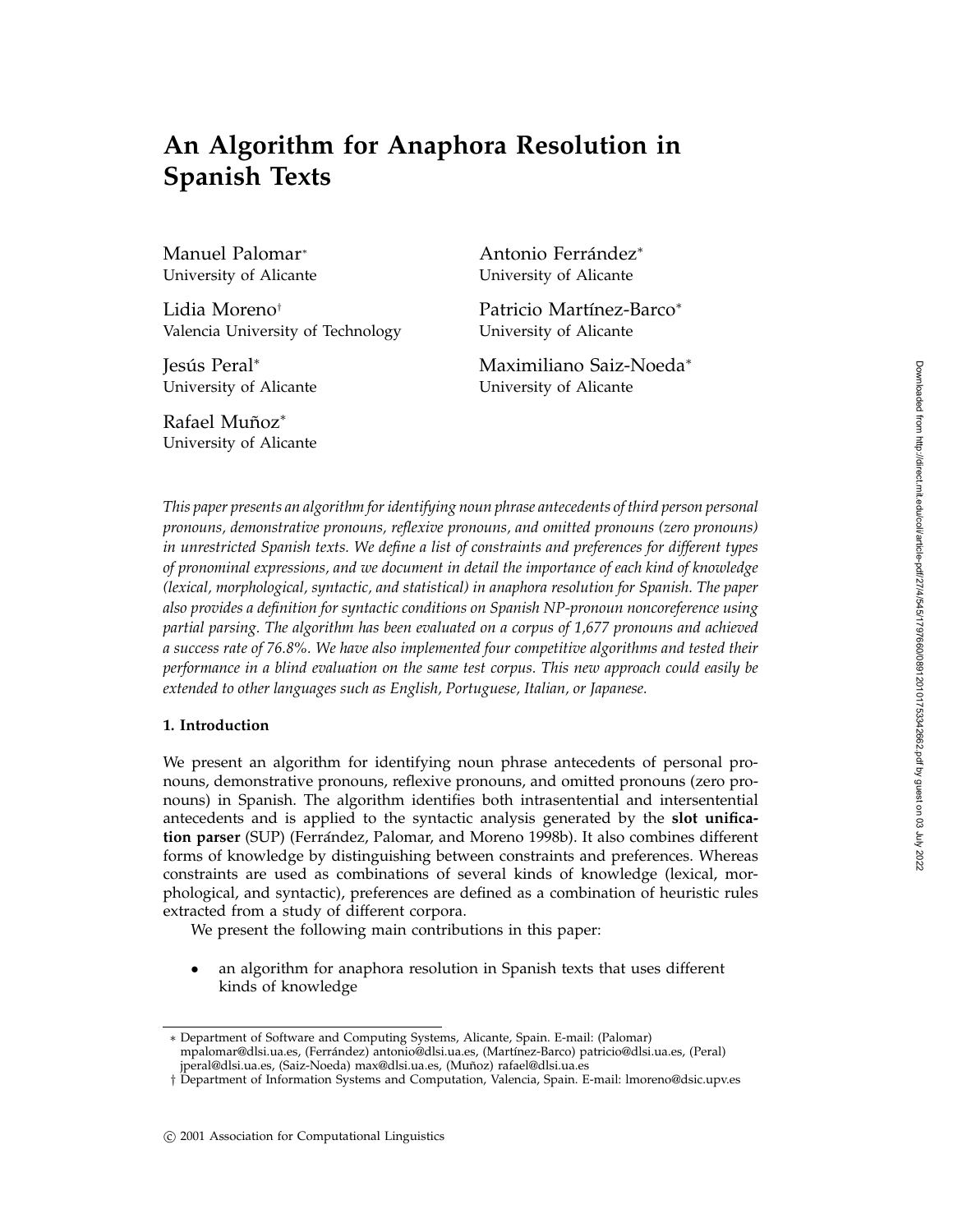- an exhaustive study of the importance of each kind of knowledge in Spanish anaphora resolution
- a proposal concerning syntactic conditions on NP-pronoun noncoreference in Spanish that can be evaluated on a partial parse tree
- a proposal regarding preferences that are appropriate for resolving anaphora in Spanish and that could easily be extended to other languages
- a blind test of the algorithm
- a comparison with other approaches to anaphora resolution that we have applied to Spanish texts using the same blind test

In Section 2, we show the classification scheme we used to identify the different types of anaphora that we would be resolving. In Section 3, we present the algorithm and discuss its main properties. In Section 4, we evaluate the algorithm. In Section 5, we compare our algorithm with several other approaches to anaphora resolution. Finally, we present our conclusions.

# **2. Our Classification Scheme for Pronominal Expressions in Spanish**

In this section, we present our classification scheme for identifying the different types of anaphora that we will be resolving. Personal pronouns (*PPR*), demonstrative pronouns (*DPR*), reflexive pronouns (*RPR*), and omitted pronouns (*OPR*) are some of the most frequent types of anaphoric expressions found in Spanish and are the main subject of this study. Personal and demonstrative pronouns are further classified according to whether they appear within a prepositional phrase (PP) or whether they are complement personal pronouns (clitic pronouns<sup>1</sup>). We present examples for each of the four types of common anaphora. Each example is presented in three forms: as a Spanish sentence, as a word-to-word translation into English, and correctly translated into English.2

# **2.1 Clitic Personal Pronouns (C***PPR***)**

In the case of clitic personal pronouns, *lo, la, le* 'him, her, it' and *los, las, les* 'them', we consider that the third person personal pronoun plays the role of the complement.

(1) Ana abre Ana opens [the gate]*<sup>i</sup>* and it*i* closes after [la verja]*<sup>i</sup>* y la<sub>i</sub> cierra tras-de sí. herself 'Ana opens the gate and closes it after herself.'

# 2.2 Personal Pronouns Not Included in a PP ( $PP<sub>R</sub>$ notPP)

We include in this class the personal pronouns *el, ella, ello ´* 'he, she, it' and *ellas, ellos* 'they'.

(2) Andrés<sub>*i*</sub> es mi vecino. Andrés<sub>i</sub> is my neighbor He<sub>i</sub> lives on the second  $E$ l<sub>*i*</sub> vive en el segundo piso. floor 'Andrés is my neighbor. He lives on the second floor.'

<sup>1</sup> According to Mathews (1997), a clitic pronoun is a pronoun that is treated as an independent word in syntax but that forms a phonological unit with the verb that precedes or follows it.

<sup>2</sup> Coindexing indicates coreference between anaphor and antecedent.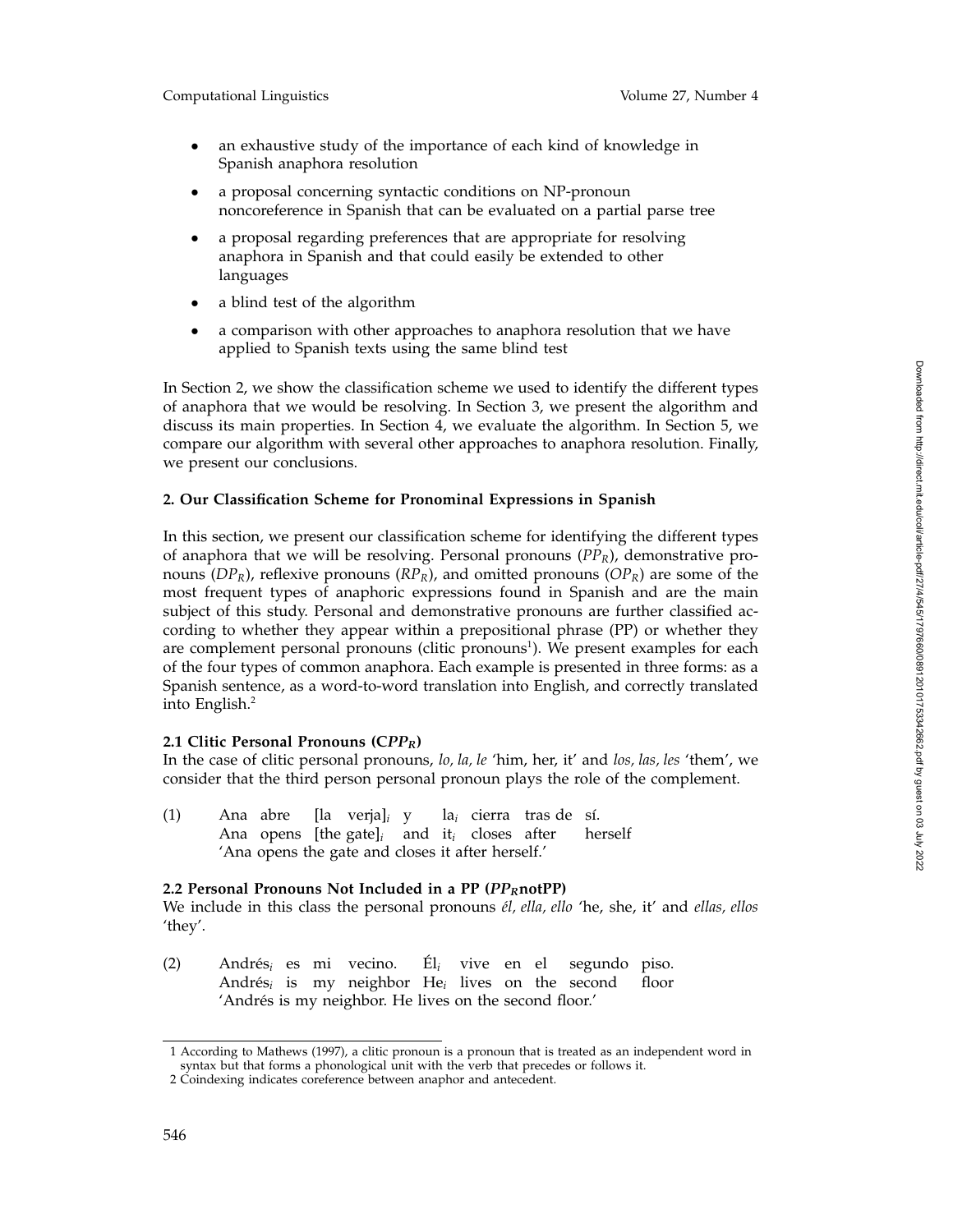# **2.3 Personal Pronouns Included in a PP (***PPR***inPP)**

We include in this class the personal pronouns *el, ella, ello ´* 'him, her, it' and *ellas, ellos* 'them'.

(3) Juan<sub>i</sub> debe asistir pero Pedro lo hará Juan*<sup>i</sup>* must attend but Pedro it will do for him*<sup>i</sup>* por él<sub>i</sub>. 'Juan must attend but Pedro will do it for him.'

# **2.4 Demonstrative Pronouns Not Included in a PP (** $DP<sub>R</sub>$ **notPP)**

We include in this class the demonstrative pronouns *éste, ésta, esto 'this'; éstos, éstas* 'these'; *ése, ésa, aquél, aquélla* 'that'; and *ésos, ésas, aquéllos, aquéllas* 'those'.

(4) El Ferrari<sub>i</sub> ganó al Ford. Éste<sub>i</sub> es el the Ferrari*<sup>i</sup>* beat the Ford This*<sup>i</sup>* is the best mejor. 'The Ferrari beat the Ford. This is the best.'

# **2.5 Demonstrative Pronouns Included in a PP (***DPR***inPP)**

We include in this class the demonstrative pronouns éste, ésta, esto 'this'; éstos, éstas 'these'; *ése, ésa, aquél, aquélla* 'that'; and *ésos, ésas, aquéllos, aquéllas* 'those'.

(5) Ana vive con Paco*<sup>i</sup>* y Ana lives with Paco*<sup>i</sup>* and cooks for cocina para éste<sub>i</sub> diariamente. this*<sup>i</sup>* every day 'Ana lives with Paco and cooks for him every day.'

# **2.6 Reflexive Pronouns (***RPR***)**

We include in this class the reflexive pronouns *se, s´ı, s´ı mismo* 'himself, herself, itself' and *consigo, consigo mismo* 'themselves'.

(6) Ana*<sup>i</sup>* abre Ana<sub>i</sub> opens the-gate and it closes after la verja y la cierra tras-de sí<sub>*i*</sub>. herself*<sup>i</sup>* 'Ana opens the gate and closes it after herself.'

# **2.7 Omitted Pronouns (Zero Pronouns** *OPR***)**

The omitted pronoun is the most frequent type of anaphoric expression in Spanish, as we will show in Section 4.2. Omitted pronouns occur when the pronominal subject is omitted. This kind of pronoun also occurs in other languages, such as Portuguese or Japanese; in these languages, it can also appear in object position, whereas in Spanish or Italian, it can appear only in subject position. In the following example, the omission is represented by the symbol  $\emptyset$  (the symbol does not appear in the correct translation into English).

(7) Ana*<sup>i</sup>* abre Ana<sub>*i*</sub> opens the gate and  $\varnothing$ <sub>*i*</sub> it closes after herself la verja y  $\mathcal{O}_i$  la cierra tras de sí. 'Ana opens the gate and she closes it after herself.'

# **3. Anaphora Resolution Algorithm**

In the algorithm, all the types of anaphora are identified from left to right as they appear in the sentence. The most important proposals for anaphora resolution—such as those of Baldwin (1997), Lappin and Leass (1994), Hobbs (1978), or Kennedy and Boguraev (1996)—are based on a separation between **constraints** and **preferences**.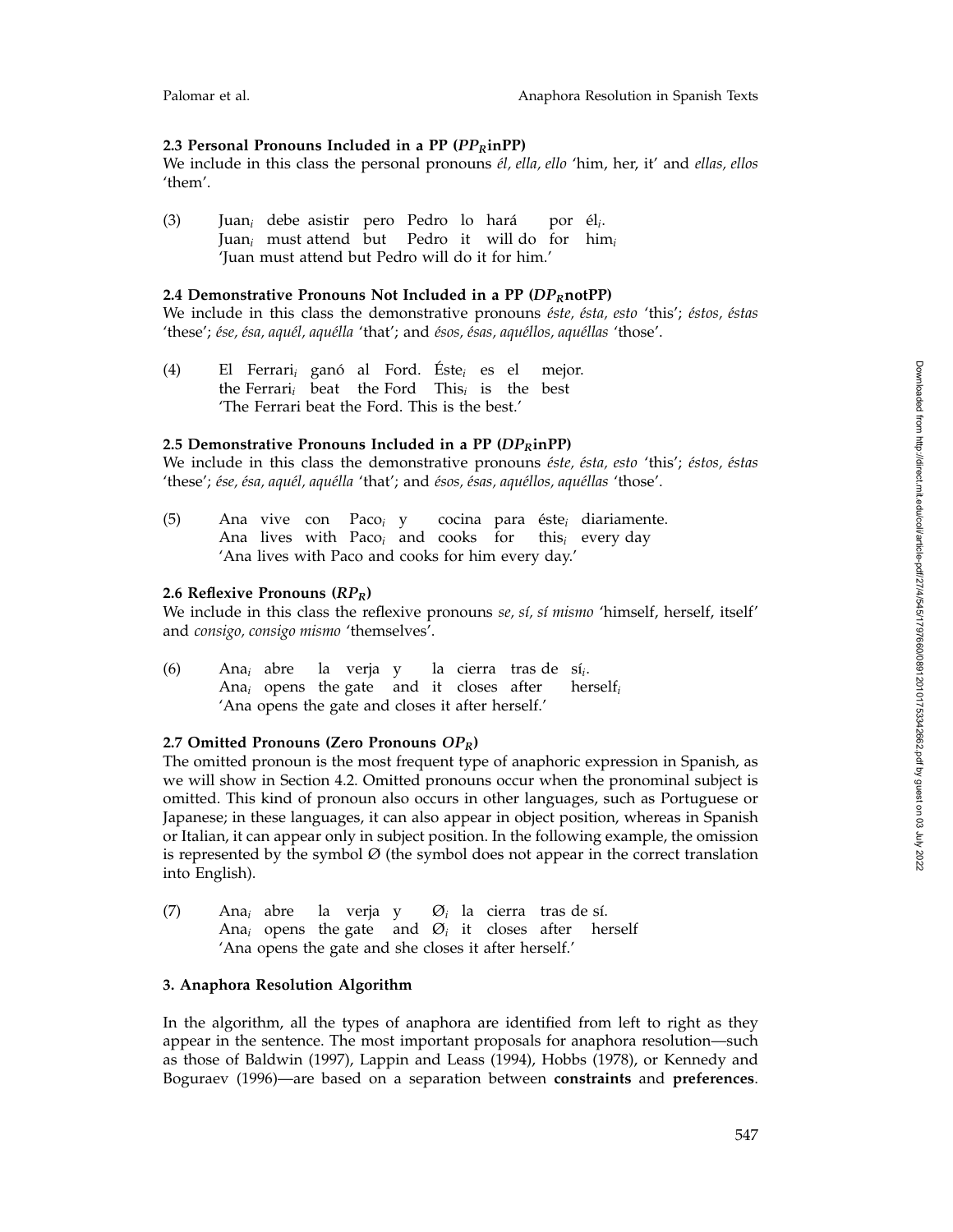Constraints discard some of the candidates, whereas preferences simply sort the remaining candidates. A constraint defines a property that must be satisfied in order for any candidate to be considered as a possible solution of the anaphor. For example, pronominal anaphors and antecedents must agree in person, gender, and number.<sup>3</sup> Otherwise, the candidate is discarded as a possible solution. A preference is a characteristic that is not always satisfied by the solution of an anaphor. The application of preferences usually involves the use of heuristic rules in order to obtain a ranked list of candidates.

Each type of anaphora has its own set of constraints and preferences, although they all follow the same general algorithm: constraints are applied first, followed by preferences.

Based on the preceding description, our algorithm contains the following main components:

- identification of the type of pronoun
- constraints
	- morphological agreement (person, gender, and number)
	- syntactic conditions on NP-pronoun noncoreference
- preferences

In order to apply this algorithm to unrestricted texts, it has been necessary to use partial parsing. In our partial-parsing scheme, as presented in Ferrández, Palomar, and Moreno (1999), we only parse coordinated NPs and PPs, verbal chunks, pronouns, and what we have called free conjunctions (i.e., conjunctions that do not join coordinated NPs or PPs). Words that do not appear within these constituents are simply ignored. The NP constituents include coordinated adjectives, relative clauses, coordinated PPs, and appositives as modifiers.

With this partial-parsing scheme, we divide a sentence into clauses by parsing first the free conjunction and then the verbs, as in the following example:

(8) Pedro compró un regalo y Pedro bought a gift and her it se lo dio gave to Ana a Ana. 'Pedro bought a gift and gave it to Ana.'

In this example, we have parsed the following constituents: *np*(*Pedro*), *v*(*compró*), *np*(*un regalo), freeconj(y), pron(se), pron(lo), v(dio), pp(a Ana)*. We are able to divide this sentence into two clauses because it contains the free conjunction *y* 'and' and the two verbs *compr´o* 'bought' and *dio* 'gave'.

# **3.1 Identification of the Kind of Pronoun**

The algorithm uses partial-parse trees to automatically identify omitted pronouns by employing the following steps:

The sentence is divided into clauses (by parsing the free conjunction followed by the verbs).

<sup>3</sup> In our implementation, this morphological information is extracted from the part-of-speech tagger.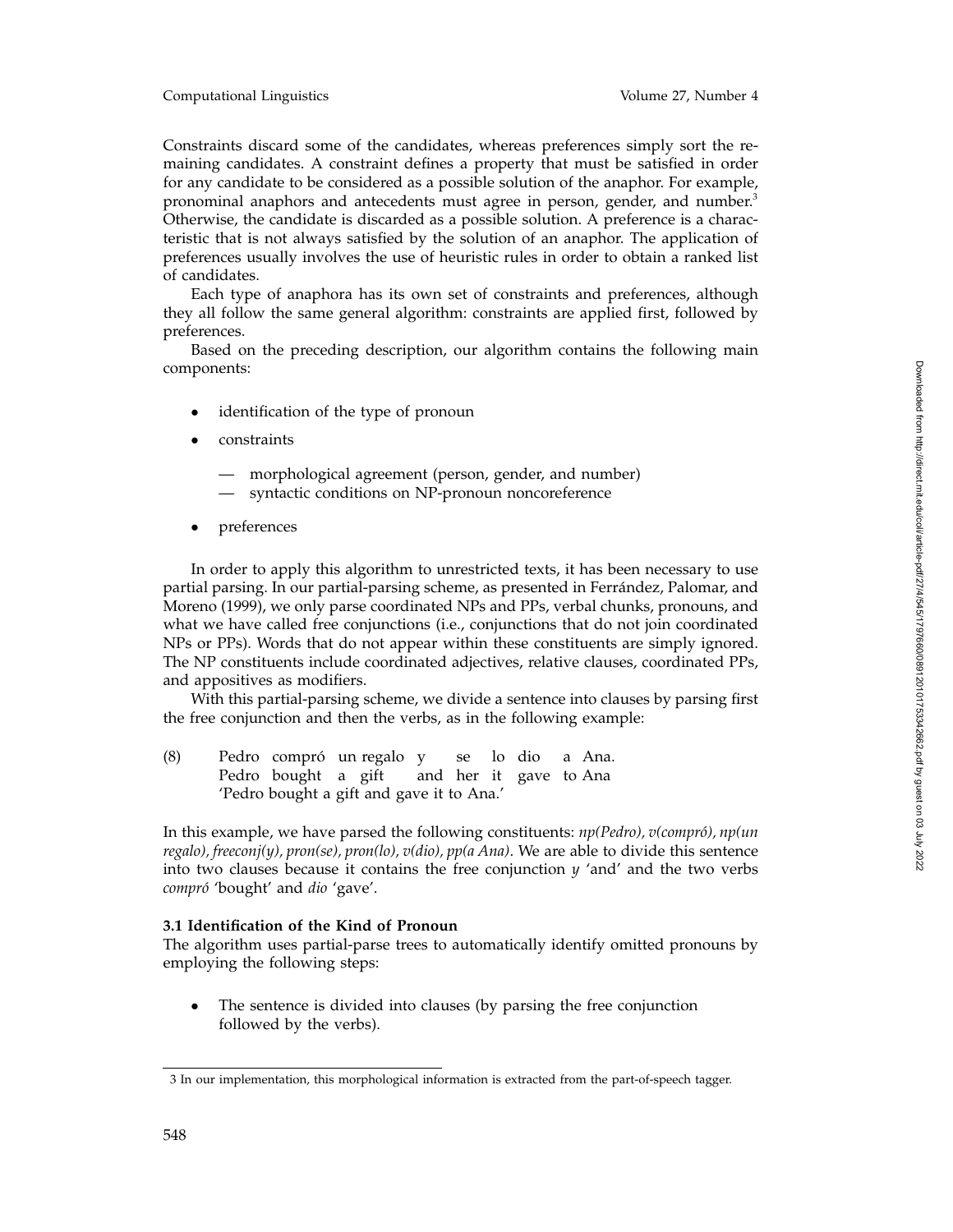• An NP or pronoun is sought for each clause by analyzing the clause constituents on the left-hand side of the verb, unless the verb is imperative or impersonal. The chosen NP or pronoun must agree in person and number with the clausal verb. (In evaluating this algorithm, Ferrández and Peral [2000] achieved a success rate of 88% for detecting omitted pronouns.)

The remaining pronouns are identified based on part-of-speech (POS) tagger outputs.

#### **3.2 Morphological Agreement**

Person, gender, and number agreement are checked in order to discard potential antecedents. For example, in the sentence

(9) Juan*<sup>j</sup>* vio a Rosa*i*. Ella*<sup>i</sup>* estaba muy feliz. Juan*<sup>j</sup>* saw to Rosa*<sup>i</sup>* She*<sup>i</sup>* was very happy 'Juan saw Rosa. She was very happy.'

there are two possible antecedents for *ella* 'she', whose slot structures<sup>4</sup> are

np (conc (sing, masc), X, Juan) np (conc (sing, fem), Y, Rosa)

whereas the slot structure of the pronoun is

pron (conc (sing, fem), Z, ella).

In order to decide between the two antecedents, the unification of both slot structures (pronoun and candidate) is carried out by the slot unification parser (Ferrández, Palomar, and Moreno 1999). In this example, the candidate *Juan* is rejected by this morphological agreement constraint.

# **3.3 Syntactic Conditions on NP-Pronoun Noncoreference**

These conditions are based on c-command and minimal-governing-category constraints as formulated by Reinhart (1983) and on the noncoreference conditions of Lappin and Leass (1994). They are of great importance in any anaphora resolution system that does not use semantic information, as is the case with our proposal. In such systems, recency is important in selecting the antecedent of an anaphor. That is to say, the closest NP to the anaphor has a better chance of being selected as the solution. One problem, however, is that such constraints are formulated using full parsing, whereas if we want to work with unrestricted texts we should be using partial parsing, as previously defined.

We have therefore proposed a set of noncoreference conditions for Spanish, using partial parsing, although they could easily be extended to other languages such as English. In our system, the following types of pronouns are noncoreferential with a noun phrase (NP) under the conditions noted (noncoindexing indicates that a candidate is rejected by these conditions).

<sup>4</sup> The term *slot structure* is defined in Ferrandez, Palomar, and Moreno (1998b). The slot structure stores morphological and syntactic information related to the different constituents of a sentence.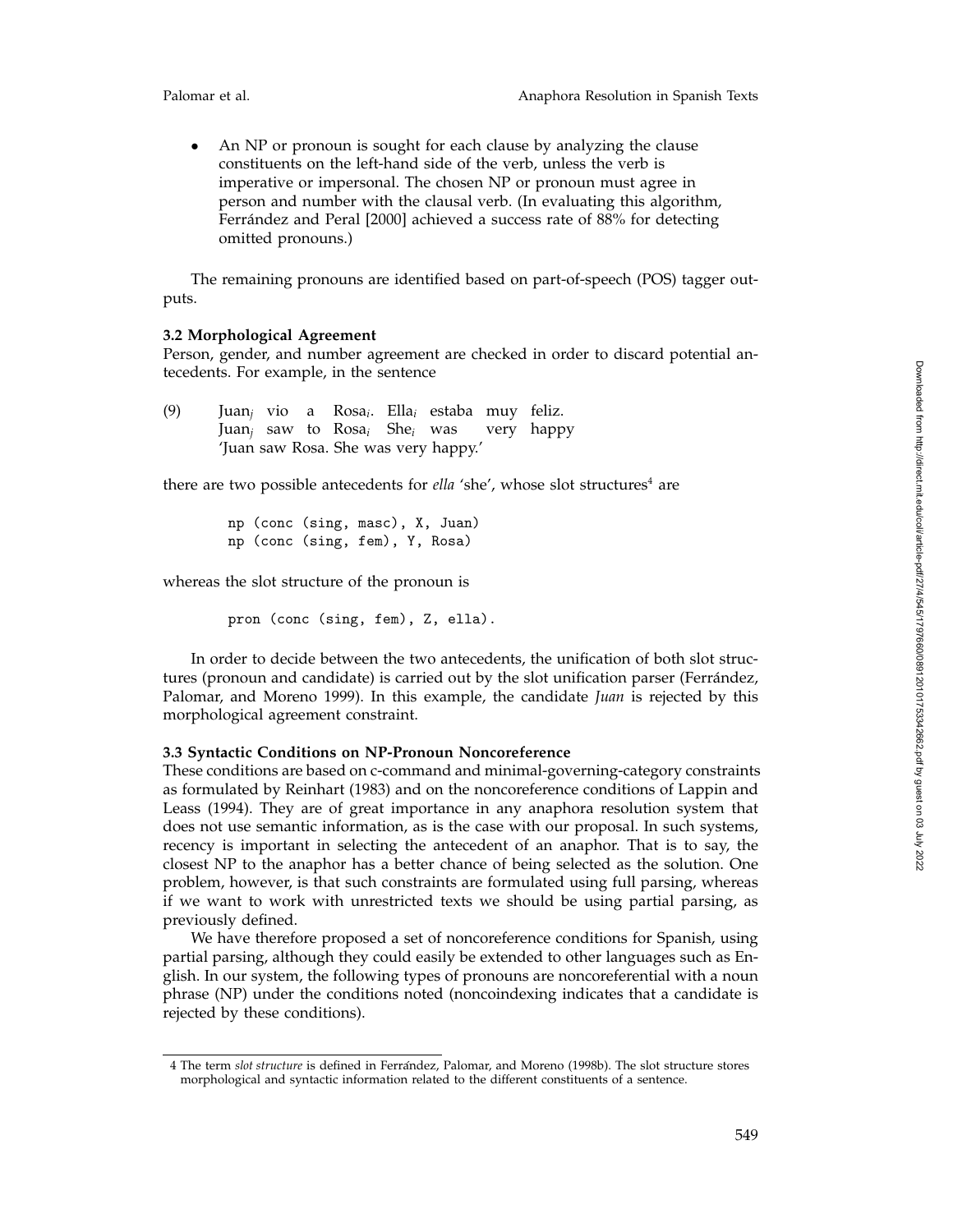- 1. Reflexive pronouns are noncoreferential when:
	- (a) the NP is included in another constituent (e.g., the NP is included in a PP)
		- (10) Ante in front of Luis*<sup>j</sup>* himself *i* rubbed with the towel Luis*<sup>j</sup>* se *i* frotó con la toalla. 'He rubbed himself with the towel in front of Luis.'

In this sentence, we would have obtained the following sequence of constituents after our partial-parsing scheme: *pp(prep(ante), np(Luis)), pron(se), v(frot´o), pp(prep(con), np(la toalla))*. Following the above-stated condition, the NP *Luis* cannot corefer with the reflexive pronoun *se* since *Luis* is included in a PP (*ante Luis*).

- (b) the NP is in a different clause or sentence
	- (11) Ana*<sup>j</sup>* trajo Ana*<sup>j</sup>* brought a knife un cuchillo y and Eva *i* herself *i* cut Eva *i* se *i* cortó. 'Ana brought a knife and Eva cut herself.'
- (c) the NP appears after the verb and there is another NP in the same clause before the verb
	- (12) Juan *i* se *i* Juan *i* himself *i* cut cortó con with the knife*<sup>j</sup>* el cuchillo*<sup>j</sup>* . 'Juan cut himself with the knife.'

Under these conditions, coreference is allowed between the NP and the reflexive pronoun, since both are in the same clause. For example:

(13) **Juan**<sub>*i*</sub> quería verlo por símismo<sub>*i*</sub>. Juan *i* wanted see it for himself *i* 'Juan wanted to see it for himself.'

> In this example, *Juan* and the reflexive pronoun *s´ı mismo* 'himself' corefer since *Juan* is in the same clause as the anaphor, it is not included in another constituent, and it appears before the verb.

- 2. Clitic pronouns are noncoreferential when:
	- (a) the NP is included in a PP (except those headed by the preposition *a* 'to')
		- $(14)$  Con Juan<sub>*i*</sub> lo<sub>*j*</sub> compré. with Juan *i* it*j* bought 'I bought it with Juan.'
	- (b) the NP is located more than three constituents before the clitic pronoun in the same clause
		- (15) En casa *i* at home *i* [the hammer] *j* not him it*j* [el martillo] *j* no se lo*j* di. gave 'I didn't give him the hammer at home.'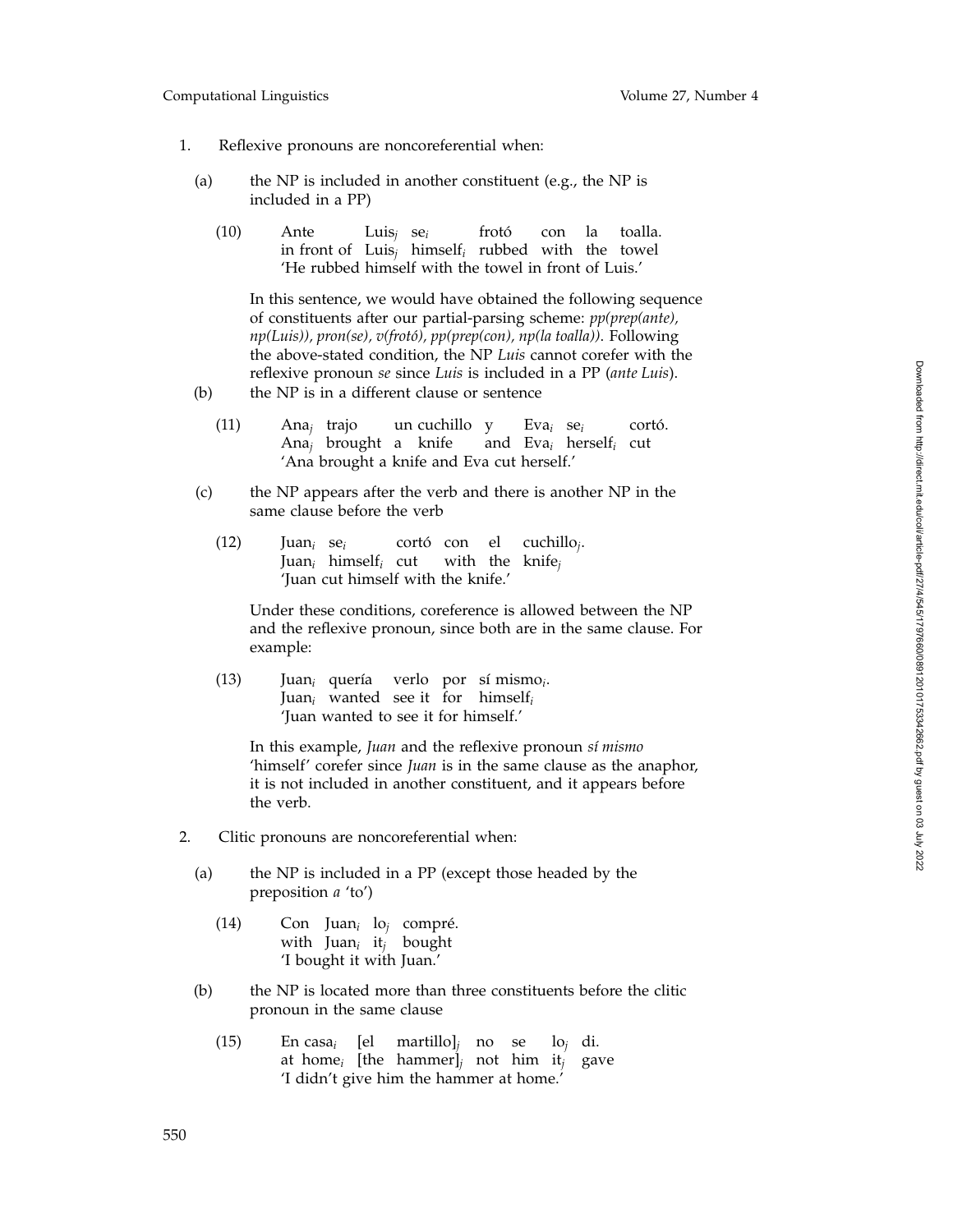In this example, the direct object *el martillo* 'the hammer' has been moved from its common position after the verb, and it is necessary to fill the resulting gap with the pronoun *lo* 'it' even though it does not appear in the English translation. This phenomenon <sup>5</sup> can be considered an exception to the c-command constraints as formulated by Reinhart when applied to Spanish clitic pronouns.

Moreover, if the last two conditions are not fulfilled by the NP and the verb is in the first or second person, then this NP will necessarily be the solution of the pronoun:

- (16) [El [The pen] *i* bolígrafo]<sub>i</sub> lo<sub>i</sub> comprarás en esa tienda. it *i* will buy in that shop 'You will buy the pen in that shop.'
- 3. Personal and demonstrative (nonclitic) pronouns are noncoreferential when the NP is in the same clause as the anaphor, and:
	- (a) the pronoun comes before the verb (in full parsing, this would mean that it is the subject of its clause)
		- (17) Ante in front of Luis *i* he*<sup>j</sup>* greeted to Pedro *k* Luis<sub>i</sub> él<sub>j</sub> saludó a Pedro<sub>k</sub>. 'He greeted Pedro in front of Luis.'
	- (b) the pronoun comes after the verb (in full parsing, this would mean that it is the object of the verb) and the NP is not included in another NP
		- (18) [El padre de Juan*<sup>j</sup>* ] *i* le [Juan*j*'s father] *i* him beat venció a to him*<sup>j</sup>* él<sub>j</sub>. 'Juan's father beat him.'

In this example, the pronoun *el´* 'him' cannot corefer with the NP *el padre de Juan* 'Juan's father', but it can corefer with *Juan* since it is a modifier of the NP *el padre de Juan* .

It should be mentioned that the clitic pronoun *le* is another form of the pronoun *el´* 'him'. This is a typical phenomenon in Spanish, where clitic pronouns occupy the object position. Sometimes both the clitic pronoun and the object appear in the same clause, as occurs in the previous example and in the following one:

 $(19)$ to Pedro*<sup>j</sup>* Pedro<sub>i</sub> yo le<sub>i</sub><br>Pedro<sub>i</sub> I hi him *i* saw yesterday vi ayer. 'I saw Pedro yesterday.'

> This example also illustrates the previously mentioned exception of c-command constraints for Spanish clitic pronouns. In this case, the direct object *a Pedro* 'to Pedro' has been moved before the verb, and the clitic pronoun *le* 'him' has been added. It should also be remarked that, as noted earlier, the clitic pronoun does not appear in the English translation.

<sup>5</sup> Mathews (1997) calls this phenomenon "clitic doubling" and defines it as the use of a clitic pronoun with the same referent and in the same syntactic function as another element in the same clause.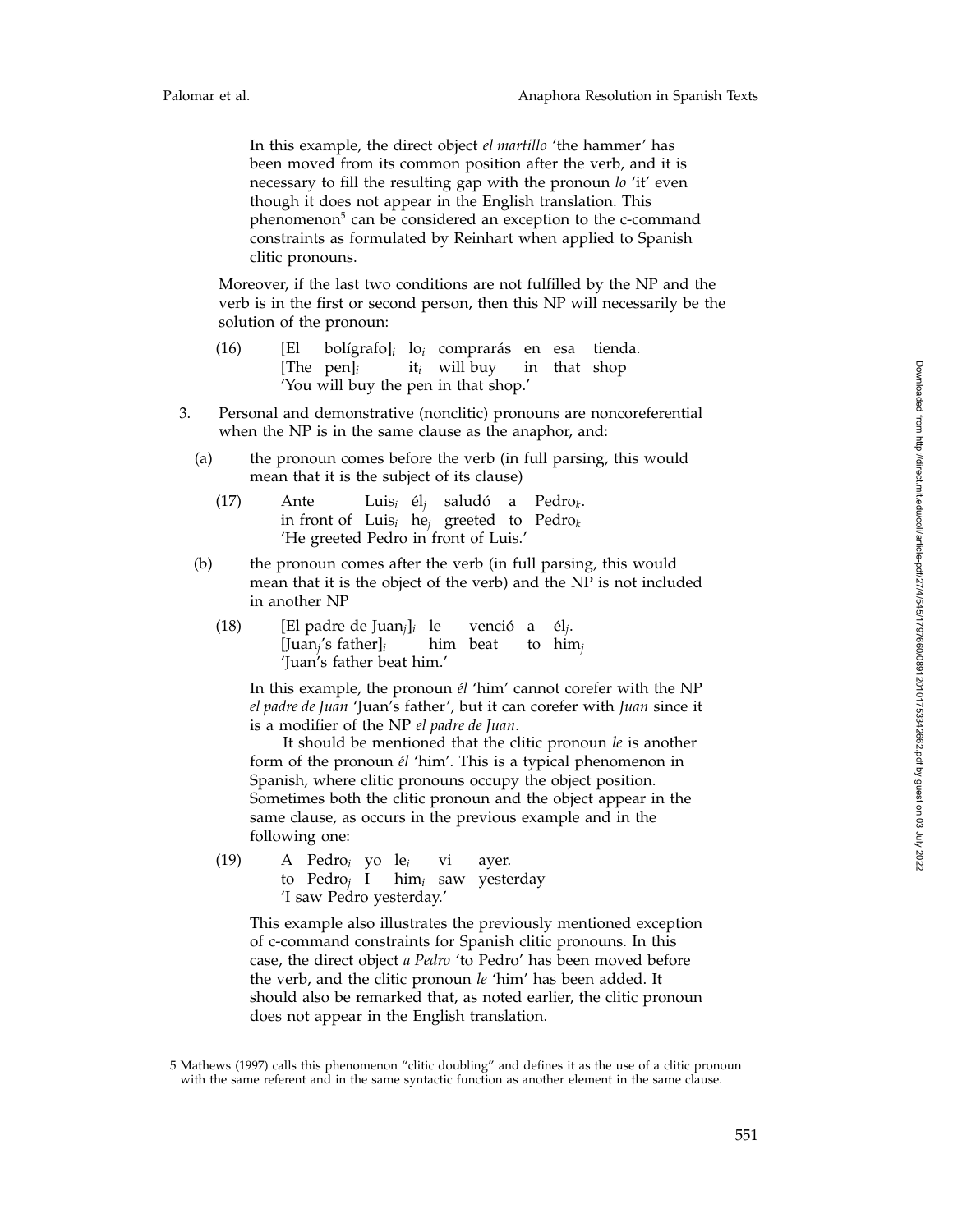- (c) the pronoun is included in a PP that is not included in another constituent and the NP is not included in another constituent (NP or PP)
	- (20) [El padre de Luis*<sup>j</sup>* ] *i* juega con [Luis*j*'s father] *i* plays with him*<sup>j</sup>* él<sub>j</sub>. 'Luis's father plays with him.'

In this example, the pronoun *el´* 'him' is included in a PP (which is not included in another constituent) and the NP *el padre de Luis* is not included in another NP or PP. Therefore, the NP cannot corefer with the pronoun. However, the NP *Luis* can corefer because it is included in the NP *el padre de Luis* .

- (d) the pronoun is included in an NP, so that the NP in which the pronoun is included cannot corefer with the pronoun
	- (21) Pedro<sub>*i*</sub> vio [al hermano de él<sub>*i*</sub>]<sub>*j*</sub>. Pedro *i* saw [the brother of him *i* ] *j* 'Pedro saw his brother.'
- (e) the pronoun is coordinated with other NPs, so that the other coordinated NPs cannot corefer with the pronoun
	- (22) Juan *i* , [el tio de Ana] *j* , y Juan *i* , [Ana's uncle] *j* , and he *k* went fishing  $él_k$  fueron de pesca. 'He, Juan, and Ana's uncle went fishing.'
- (f) the pronoun is included in a relative clause, and the following condition is met:
	- i. the NP in which the relative clause is included does not corefer with the pronoun
		- (23) Pedro<sub>j</sub> vio a [un amigo que juega con él<sub>j</sub>]<sub>*i*</sub>. Pedro*<sup>j</sup>* saw to [a friend that plays with him*<sup>j</sup>* ] *i* 'Pedro saw a friend that he plays with.'
	- ii. the NPs that are included in the relative clause follow the previous conditions
	- iii. the remaining NPs outside the relative clause could corefer with the pronoun
- 4. Personal and demonstrative (nonclitic) pronouns are noncoreferential when the NP is not in the same clause as the pronoun. (In this case, the NP can corefer with the pronoun, except when this NP also appears in the same sentence and clause as the pronoun, in which case it will have been discarded by the previous noncoreference conditions.)
- $(24)$  Ana<sub>*i*</sub> y *i* son amigas. Eva *i* le*j* Ana<sub>j</sub> and Eva<sub>i</sub> are friends Eva<sub>i</sub> her<sub>j</sub> helps a lot ayuda mucho. 'Ana and Eva are friends. Eva helps her a lot.'

It is important to note that the above-mentioned conditions refer to those coordinated NPs and PPs that have been partially parsed. Moreover, as previously mentioned, NPs can include relative clauses, appositives, coordinated PPs, and adjectives.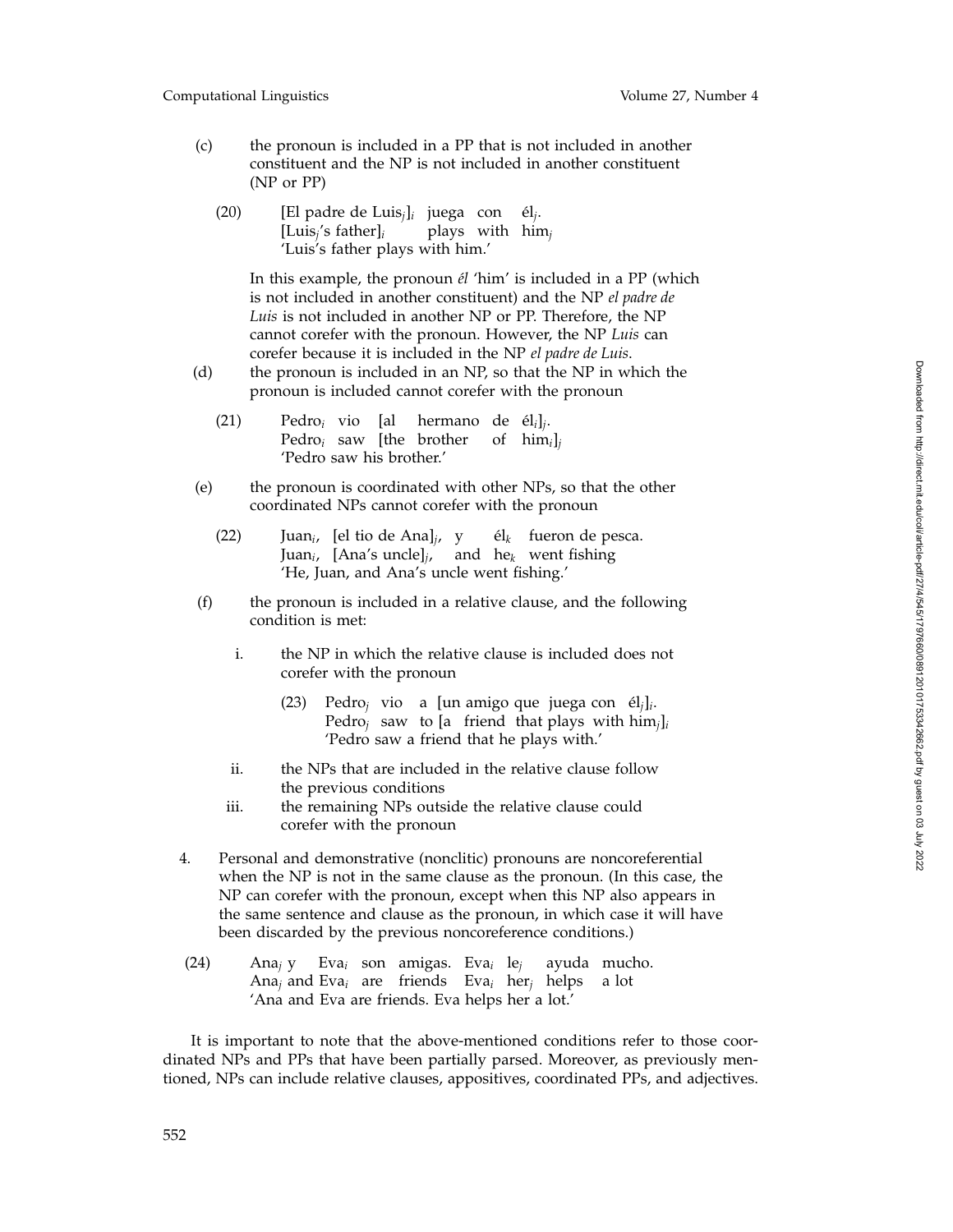We should also remark that we consider a constituent *A* to be included in a constituent *B* if *A* modifies the head of *B*. Let us consider the following NP:

(25) [el [the man hombre que ama a [una mujer who loves to [a woman who him*<sup>i</sup>* loves]*j*]*<sup>i</sup>* que le*i* ama]*j*]*<sup>i</sup>* 'the man who loves a woman who loves him.'

We consider that the pronoun *le* 'him' is included in the relative clause that modifies the NP *una mujer que le ama* 'a woman who loves him', which then cannot corefer with it due to noncoreference condition  $3(f)$ i. Under condition  $3(f)$ iii, however, the pronoun *le* 'him' could corefer with the entire NP *el hombre que ama a una mujer que le ama* 'the man who loves a woman who loves him'.

Another example might be the following:

(26) Eva<sub>*i*</sub> tiene [un tío Eva*<sup>i</sup>* has [an uncle that her*<sup>i</sup>* teases]*<sup>j</sup>* que le*i* toma el pelo]*j*. 'Eva has an uncle who teases her.'

In this example, the pronoun is included within the relative clause that modifies *un tio* 'an uncle', and therefore cannot corefer with it. But, following condition 3(f)iii, it can corefer with *Eva*.

# **3.4 Preferences**

To obtain the different sets of preferences, we utilized the training corpus to identify the importance of each kind of knowledge that is used by humans when tracking down the NP antecedent of a pronoun. Our results are shown in Table 1. For our analysis, the antecedents for each pronoun in the text were identified, along with their configurational characteristics with reference to the pronoun. Thus, the table shows how often each configurational characteristic is valid for the solution of a particular pronoun. For example, the solution of a reflexive pronoun is a proper noun 53% of the time. The total number of pronoun occurrences in the study was 575. Thus, we were able to define the different patterns of Spanish pronoun resolution and apply them in order to obtain the evaluation results that are presented in this paper. The order of importance was determined by first sorting the preferences according to the percentage of each configurational characteristic; that is, preferences with higher percentages were applied before those with lower percentages. After several experiments on the training corpus, an optimal order—the one that produced the best performance—was obtained. Since in this evaluation phase we processed texts from different genres and by different authors, we can state that the final set of preferences obtained and their order of application can be used with confidence on any Spanish text.

Based on the results presented in Table 1, we have extracted a set of preferences for each type of anaphora (listed below). We have distinguished between those pronouns that are included within PPs and those that are not. That is because when a pronoun is included in a PP, the preposition of this PP sets a preference.

# **Preferences of omitted pronouns (***OPR***):**

- 1. NPs that are not of time, direction, quantity, or abstract type; that is to say, inanimate candidates are rejected (e.g., *half past ten*, *Market Street*, *three pounds*, or *a thing*)
- 2. NPs in the same sentence as the omitted pronoun

553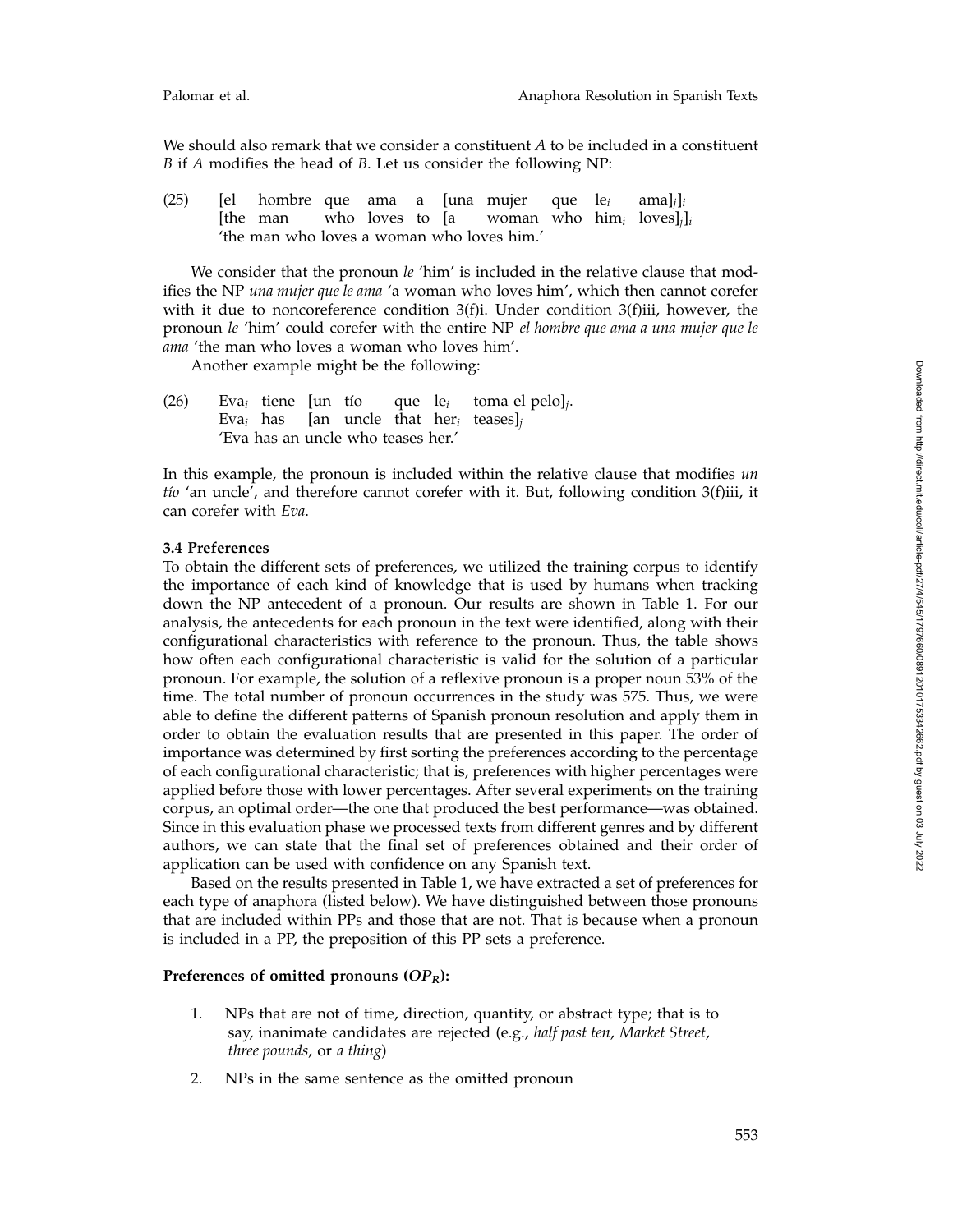#### **Table 1**

| Percentage validity of types of pronouns for different configuration characteristics of the |  |  |  |
|---------------------------------------------------------------------------------------------|--|--|--|
| training corpus ( $n = 575$ ).                                                              |  |  |  |

|                          | $\mathbf{CPP}_{R}$ | $RP_R$         | $OP_R$ | $PP_R$ inPP | $DP_R$ inPP | $PP_R$ not $PP$ | $DP_R$ not $PP$ |
|--------------------------|--------------------|----------------|--------|-------------|-------------|-----------------|-----------------|
| Intrasentential          | 66                 | 97             | 57     | 70          | 100         | 60              | 75              |
| Intersentential          | 34                 | 3              | 43     | 30          | $\Omega$    | 40              | 25              |
| NPSentAnt <sup>a</sup>   | 9                  | 3              | 4      | 16          | 50          | 9               | 38              |
| Ant $PPin^b$             | 7                  | 9              | 14     | 27          | 50          | 20              | 25              |
| Ant $Proper^c$           | 57                 | 53             | 63     | 35          | 0           | 43              | $\theta$        |
| AntInde $f^d$            | 13                 | $\overline{0}$ | 7      | $\theta$    | 0           | 6               | 13              |
| AntRepeat <sup>e</sup>   | 72                 | 66             | 79     | 65          | 50          | 71              | 50              |
| AntWithVerb'             | 14                 | 94             | 20     | 24          | 0           | 26              | 25              |
| EqualPP <sup>g</sup>     | 100                | 100            | 100    | 78          | 100         | 97              | 100             |
| EqualPosVer $b^h$        | 79                 | 84             | 89     | 46          | $\theta$    | 86              | 38              |
| BeforeVerb <sup>i</sup>  | 83                 | 91             | 89     | 65          | 50          | 86              | 13              |
| NoTime <sup>/</sup>      | 100                | 100            | 100    | 100         | 100         | 100             | 100             |
| NoQuantity <sup>k</sup>  | 100                | 100            | 100    | 100         | 100         | 97              | 100             |
| NoDirection <sup>l</sup> | 100                | 100            | 100    | 97          | 100         | 100             | 100             |
| NoAbstract <sup>m</sup>  | 100                | 100            | 100    | 100         | 100         | 100             | 100             |
| No Company <sup>n</sup>  | 100                | 100            | 100    | 100         | 100         | 100             | 100             |

a If the NP is included in another NP

- b If the NP is included in a PP with the preposition *en* 'in'
- c If the NP is a proper noun
- d If the NP is an indefinite NP

e If the NP has been repeated more than once in the text

- f If the NP has appeared with the verb of the anaphor more than once in the text
- g If the NP has appeared in a PP more than once in the text
- h If the NP occupies the same position with reference to the verb as the anaphor (before or after)
- i If the NP appears before its verb
- j If the NP is not a time-type
- k If the NP is not a quantity-type
- l If the NP is not a direction-type
- m If the NP is not an abstract-type
- n If the NP is not a company-type
	- 3. NPs that are in the same sentence as the anaphor and are also the solution for another omitted pronoun
	- 4. NPs that are in the previous sentence
	- 5. NPs that are not included in another NP (e.g., when they appear inside a relative clause or appositive)
	- 6. NPs that are not included in a PP or are included in a PP when its preposition is *a* 'to' or *de* 'of'
	- 7. NPs that appear before the verb
	- 8. NPs that have been repeated more than once in the text

#### **Preferences of clitic personal pronouns (C***PPR***):**

- 1. NPs that are not of time, direction, quantity, or abstract type
- 2. NPs that are in the same sentence as the anaphor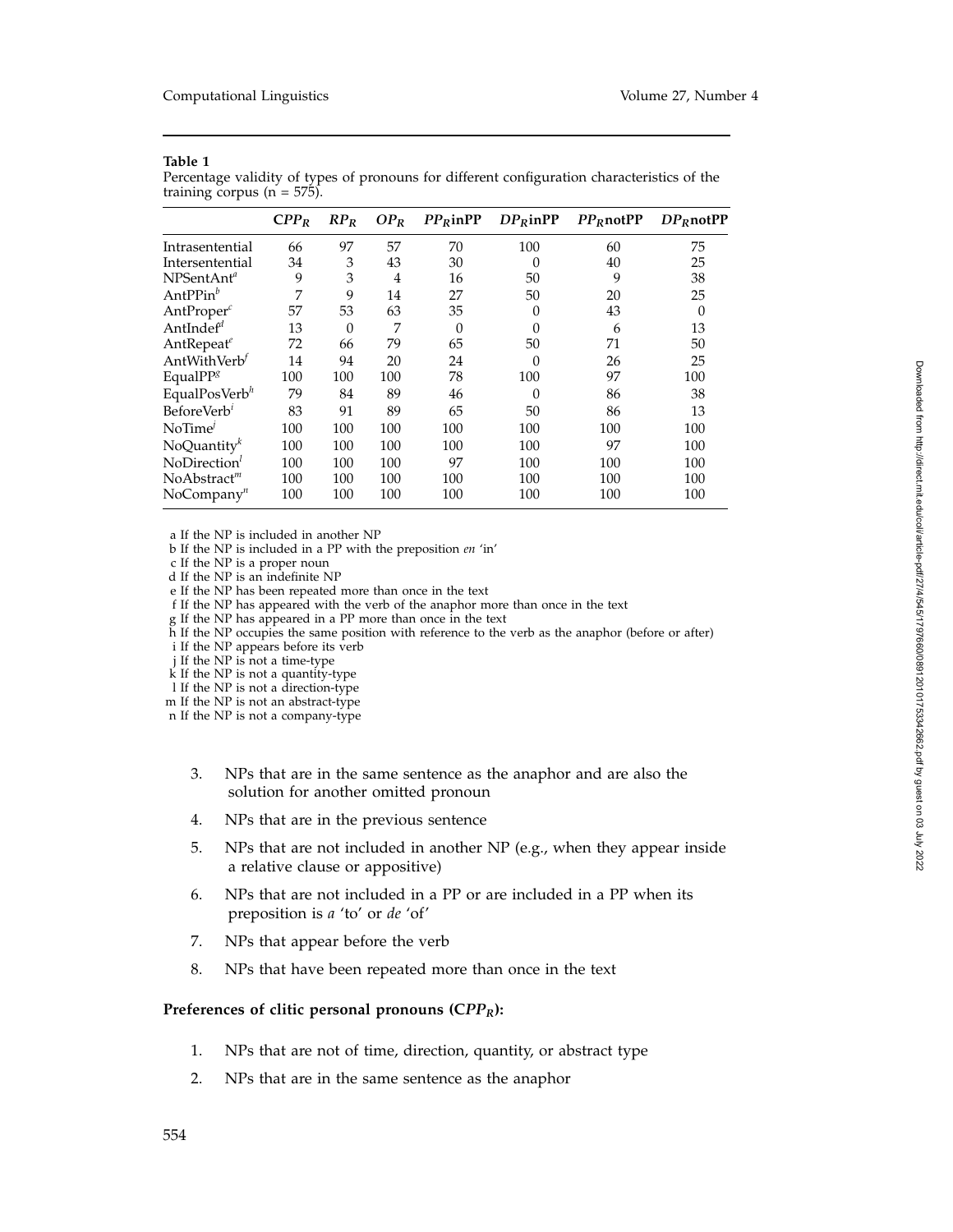- 3. NPs that are in the previous sentence
- 4. NPs that are not included in another NP (e.g., when they appear inside a clause or appositive)
- 5. NPs that are not included in a PP or are included in a PP when its preposition is *a* 'to' or *de* 'of'
- 6. NPs that have appeared with the verb of the anaphor more than once

# **Preferences of personal and demonstrative pronouns that are included in a PP**  $(PP_R$ **inPP** and  $DP_R$ **inPP**):

- 1. NPs that are not of time, direction, quantity, or abstract type; moreover, in the case of personal pronouns, the NP cannot be a company type
- 2. NPs that are in the same sentence as the anaphor
- 3. NPs that are in the previous sentence
- 4. NPs that are not included in another NP (e.g., when they appear inside a relative clause or appositive)
- 5. NPs that have been repeated more than once in the text
- 6. NPs that are included in a PP
- 7. NPs that occupy the same position (before or after) with respect to the verb as the anaphor

# **Preferences of personal and demonstrative pronouns that are not included in a PP** and of reflexive pronouns ( $PP_R$ **notPP,**  $DP_R$ **notPP, and**  $RP_R$ **):**

- 1. NPs that are not of time, direction, quantity, or abstract type; moreover, in the case of personal pronouns, the NP cannot be a company type
- 2. NPs that are in the same sentence as the anaphor
- 3. NPs that are in the previous sentence
- 4. NPs that are not included in another NP (e.g., when they appear inside a relative clause or appositive)
- 5. NPs that are not included in a PP or that are included in a PP when its preposition is *a* 'to' or *de* 'of'
- 6. For the case of personal pronouns (*PPR*notPP), NPs that are not included in a PP with the preposition *en* 'in'
- 7. NPs that appear before their verbs (i.e., the verb of the sentence in which the NP appears)

# **3.5 Resolution Procedure**

The resolution procedure consists of the following steps:

1. Identify the type of anaphora: pronominal  $(PP_R$ inPP or  $PP_R$ notPP), demonstrative (*DPR*inPP or *DPR*notPP), reflexive (*RPR*), or omitted (*OPR*).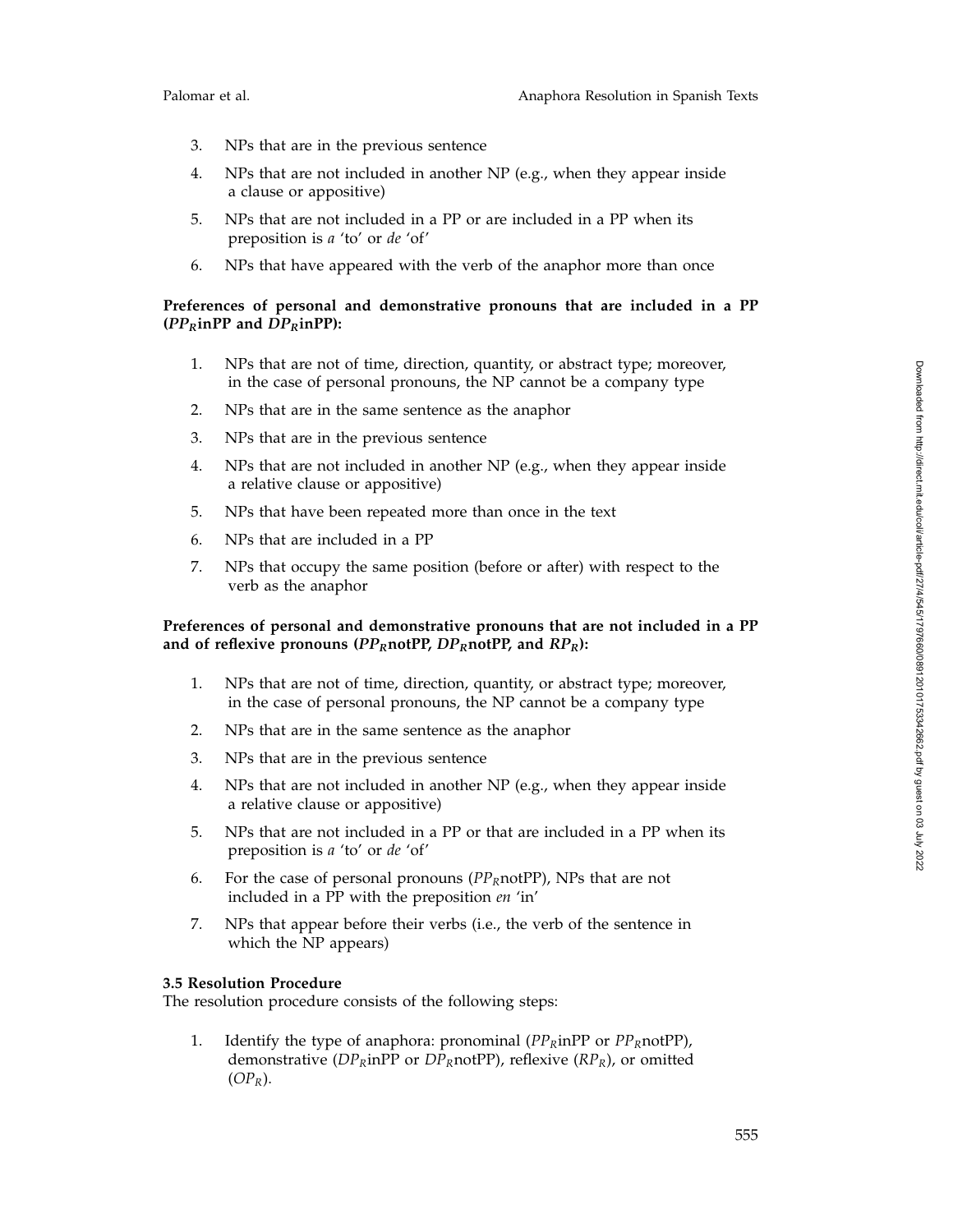- 2. Identify the NP candidate antecedents of a pronoun in order to create a list *L*. The list created will depend on the type of anaphor and the anaphoric accessibility space (empirically obtained from a deep study of the training corpus) and will be developed according to the following criteria:
	- For pronominal anaphora, demonstrative anaphora, and omitted pronouns, NP candidates will appear in the same sentence as the anaphor and in the four previous sentences.
	- For reflexive anaphora, NP candidates will appear in the same sentence as the anaphor.
- 3. Apply constraints to *L* to obtain *L* 1 :
	- (a) morphological agreement
	- (b) syntactic conditions on NP-pronoun noncoreference
- 4. If the number of elements of  $L_1 = 1$ , then the solution is that element.
- 5. If the number of elements of  $L_1 = 0$ , then the solution is an exophor.
- 6. If the number of elements of  $L_1 > 1$ , then apply preferences to  $L_1$  to obtain *L* 2. Depending on the type of anaphora, a different set and order of preferences will be applied (see Section 3.4).
- 7. If the number of elements of  $L_2 = 1$ , then the solution is that element.
- 8. If the number of elements of  $L_2 > 1$ , then apply the following three basic preferences in the order shown until only one candidate remains (these three preferences are common to all the pronouns):
	- NPs most repeated in the text
	- NPs that have appeared most with the verb of the anaphor
	- the first candidate of the remaining list (the closest one to the anaphor)

After applying these basic preferences, the antecedent is obtained.

# **4. Empirical Evaluation**

# **4.1 Description of Corpora**

We have tested the algorithm on both technical manuals and literary texts. In the first instance, we used a portion of the Spanish edition of the Blue Book corpus. <sup>6</sup> This corpus contains the handbook of the International Telecommunications Union CCITT, published in English, French, and Spanish; it is one of the most important collections of telecommunications texts available and contains 5,000,000 words automatically tagged by the Xerox tagger. In the second instance, the algorithm was tested on Lexesp, a corpus <sup>7</sup> that contains Spanish literary texts from different genres and by different

<sup>6</sup> CRATER (Proyecto CRATER 1994–1995) Corpus Resources and Terminology Extraction Project. Project supported by the European Community Commission (DG-XIII). Computational Linguistics Laboratory, Faculty of Philosophy and Fine Arts, Autonomous University of Madrid, Spain.

<sup>7</sup> The Lexesp corpus belongs to the project of the same name carried out by the Psychology Department of the University of Oviedo and developed by the Computational Linguistics Group of the University of Barcelona, with the collaboration of the Language Processing Group of the Catalonia University of Technology, Spain.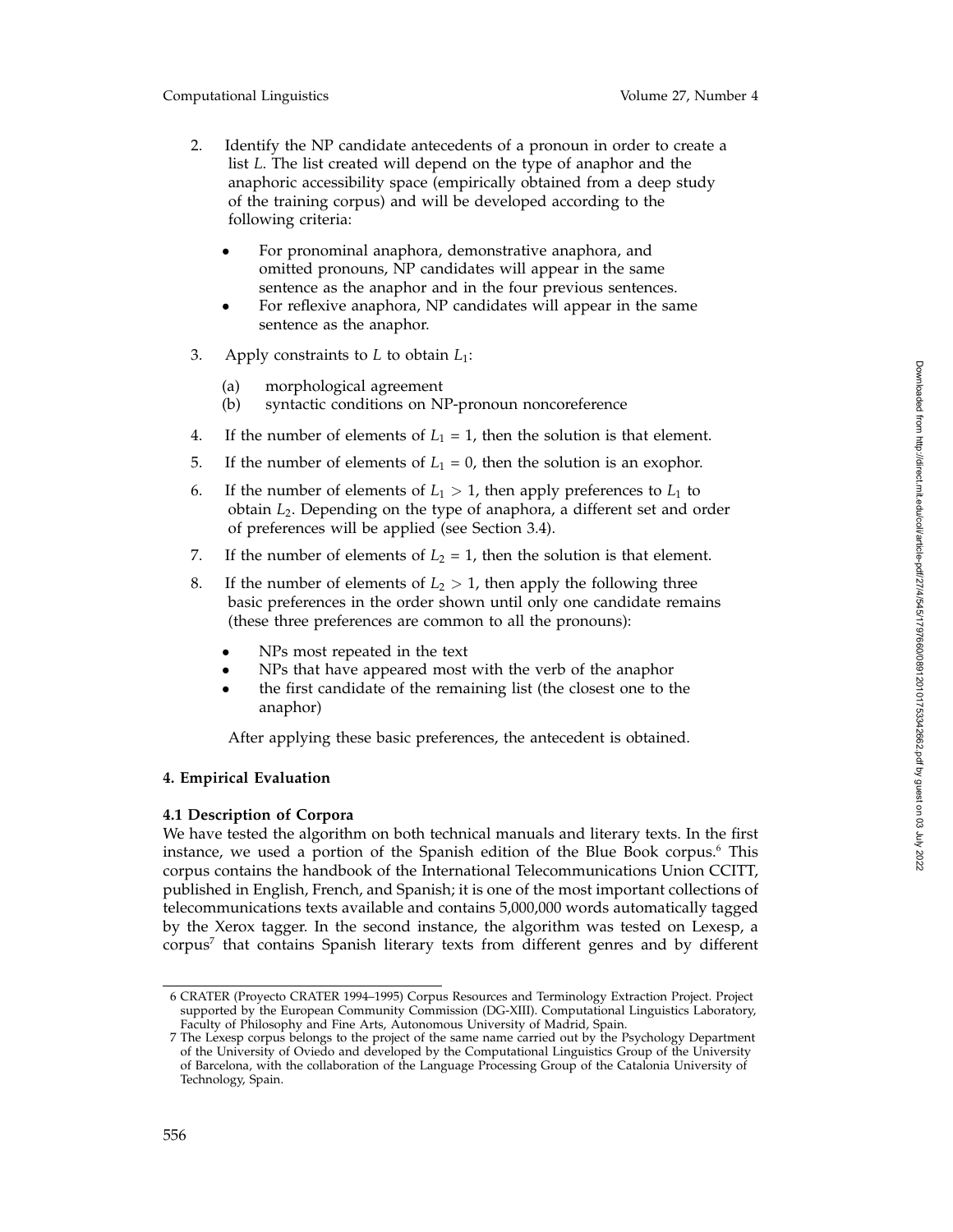#### **Table 2**

Pronoun occurrences in two types of texts.

|                                                         |       |     | Total BB Corpus Lexesp Corpus |
|---------------------------------------------------------|-------|-----|-------------------------------|
| Number of pronoun occurrences<br>in the training corpus | 575   | 123 | 452                           |
| Number of pronoun occurrences<br>in the test corpus     | 1,677 | 375 | 1,302                         |

authors. These texts were mainly obtained from newspapers and were automatically tagged by a different tagger than the one used to tag the Blue Book. The portion of the Lexesp corpus that we processed contained various stories, related by a narrator, and written by different authors. As was the case for the Blue Book corpus, this corpus also contained 5,000,000 words. Since we worked on texts from different genres and by different authors, the applicability of our proposal to other kinds of texts is assured.

We selected a subset of the Blue Book corpus and another subset of the Lexesp corpus, and both were annotated with respect to coreference. One portion of the coreferentially tagged corpus (training corpus) was used for improving the rules for anaphora resolution (constraints and preferences), and another portion was reserved for test data (Table 2).

The annotation phase was accomplished in the following manner: (1) two annotators were selected, (2) an agreement was reached between the annotators with regard to the annotation scheme, (3) each annotator annotated the corpus, and, finally, (4) a reliability test (Carletta et al. 1997) was done on the annotation in order to guarantee the results. The reliability test used the *kappa* statistic that measures agreement between the annotations of two annotators in making judgments about categories. In this way, the annotation is considered a classification task consisting of defining an adequate solution among the candidate list. According to Vieira (1998), the classification task when tagging anaphora resolution can be reduced to a decision about whether each candidate is the solution or not. Thus, two different categories are considered for each anaphor: one for the correct antecedent and another for nonantecedents. Our experimentation showed one correct antecedent among an average of 14.5 possible candidates per anaphor after applying constraints. For computing the *kappa* statistic (*k*), see Siegel and Castellan (1988).

According to Carletta et al. (1997), a *k* measurement such as  $0.68 < k < 0.8$  allows us to draw encouraging conclusions, and a measurement *k >* 0*.*8 means there is total reliability between the results of the two annotators. In our tests, we obtained a *kappa* measurement of  $k = 0.81$ . We therefore consider the annotation obtained for the evaluation to be totally reliable.

#### **4.2 Experimental Work**

We conducted a blind test over the entire test corpus of unrestricted Spanish texts by applying the algorithm to the partial syntactic structure generated by the slot unification parser.

Over these corpora, our algorithm attained a success rate for anaphora resolution of 76.8%. We define "success rate" as the number of pronouns successfully resolved, divided by the total number of resolved pronouns. The total number of resolved pronouns was 1,677, including personal, demonstrative, reflexive, and omitted pronouns.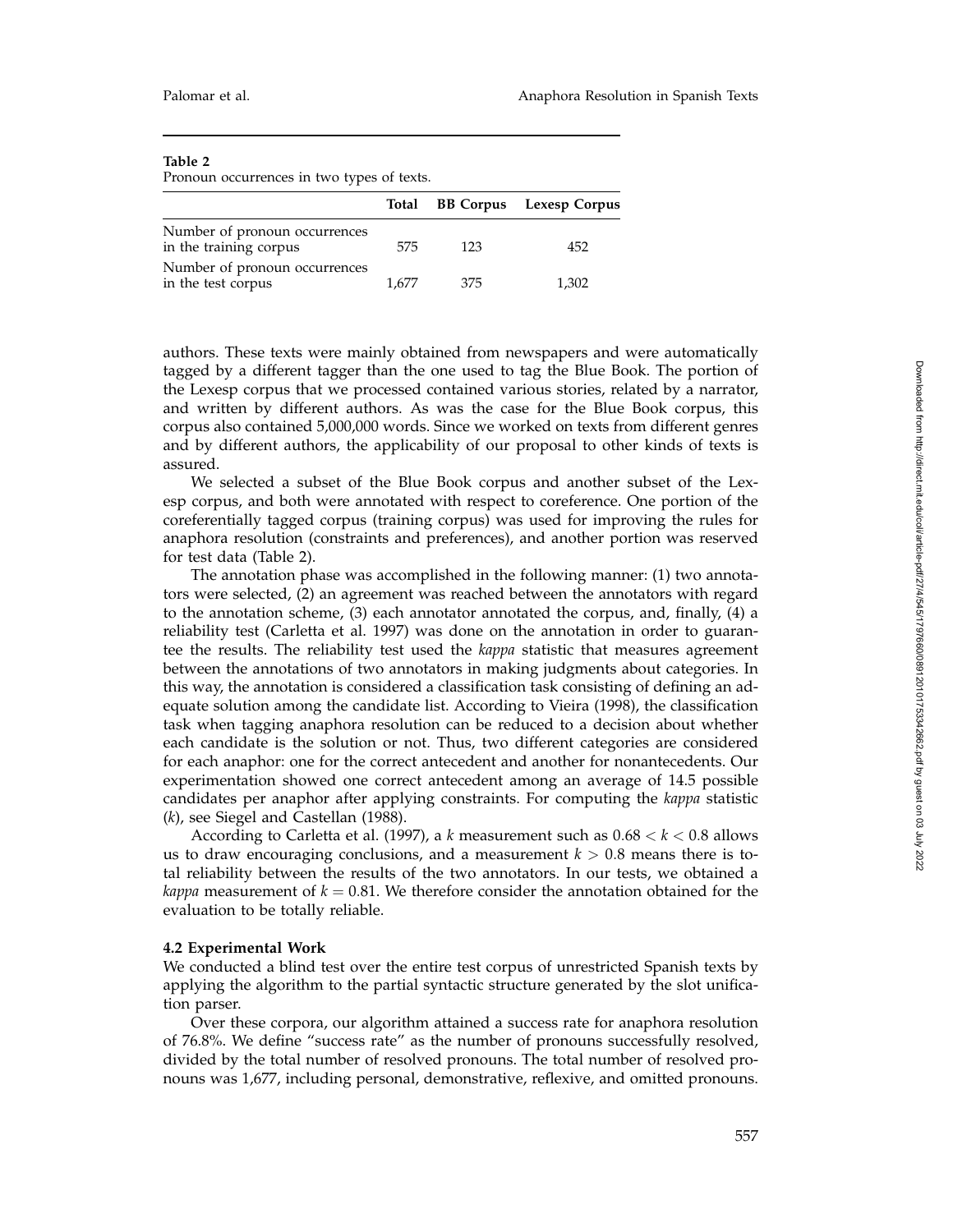| Table 3<br>Results of blind test.         |         |        |        |       |       |                                                   |       |       |  |
|-------------------------------------------|---------|--------|--------|-------|-------|---------------------------------------------------|-------|-------|--|
|                                           | $CPP_R$ | $RP_R$ | $OP_R$ |       |       | $PP_R$ inPP $DP_R$ inPP $PP_R$ notPP $DP_R$ notPP |       | Total |  |
| Num. of<br>pronoun<br>occurrences         | 228     | 80     | 1,099  | 107   | 20    | 94                                                | 49    | 1,677 |  |
| Num. of<br>cases<br>correctly<br>resolved | 162     | 74     | 868    | 70    | 17    | 64                                                | 34    | 1,289 |  |
| <b>Success</b><br>rate                    | 71.0%   | 92.5%  | 78.9%  | 65.4% | 85.0% | 68.0%                                             | 69.3% | 76.8% |  |

All of them were in the third person, with a noun phrase that appeared before the anaphor as their antecedent. Our algorithm's "recall percentage," defined as the number of pronouns correctly resolved, divided by the total number of pronouns in the text, was therefore 76.8%. A breakdown of success rate results for each kind of pronoun is also shown in Table 3. The pronouns were classified so as to provide the option of applying different kinds of knowledge to resolve each category of pronoun.

One of the factors that affected the results was the complexity of the Lexesp corpus, due mainly to its complex narratives. On average, 16 words per sentence and 27 candidates per anaphor were found in this corpus.

In our experiment, a "successful resolution" occurred if the head of the solution offered by our algorithm was the same as that offered by two human experts. We adopted this definition of "success" because it allowed the system to be totally automatic: solutions given by the annotators were stored in a file and were later automatically compared with the solutions given by our system. Since semantic information was not used at all, PP attachments were not always correctly disambiguated. Hence, at times the differences simply corresponded to different subconstituents.

After the evaluation process, we tested the results in order to identify the limitations of the algorithm with respect to the resolution process. We identified the following:

- There were some mistakes in the POS tagging (causing an error rate of around 3%).
- There were some mistakes in the partial parsing with respect to the identification of complex noun phrases (causing an error rate of around 7%) (Palomar et al. 1999).
- Semantic information was not considered (causing an error rate of around 32%). An example of this type of error can be seen in the following text extracted from the Lexesp corpus:
- (27) Recuerdo, por ejemplo, [un pequeño claro en un bosque en **medio de las montañas canadienses]<sub>***i***</sub>**, con tres lagunas diminutas que, a causa de los sedimentos del agua, tenían distintos y chocantes colores. Esta rareza había hecho del sitio<sub>i</sub> un espacio sagrado al que peregrinaron los indios durante siglos y seguramente antes los pobladores paleolíticos. Y eso se notaba.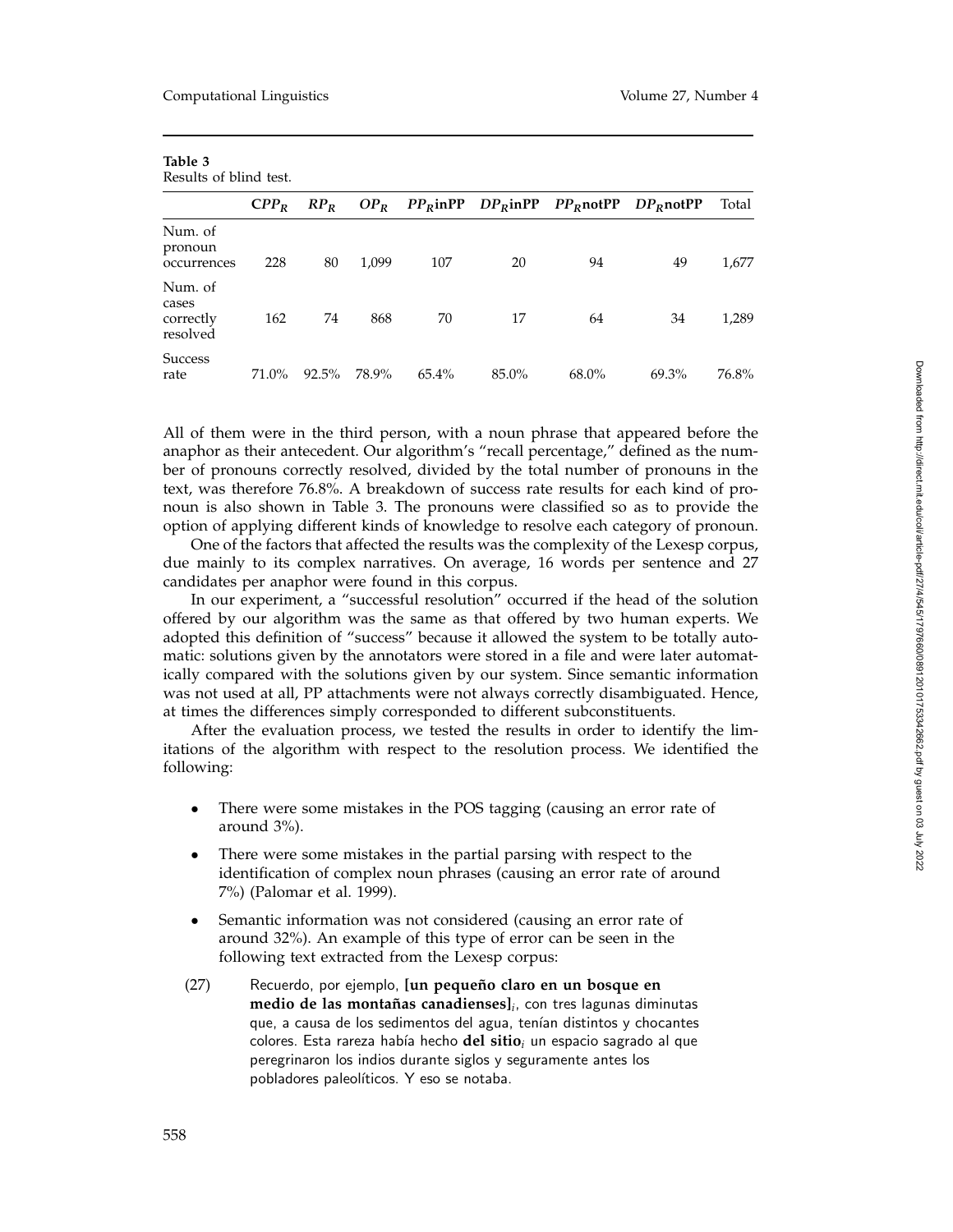$\mathbf C$ anadá es un país muy hermoso, y aquél<sub>í</sub> no era, ni mucho menos, el lugar más bello: pero guardaba tranquilamente dentro de sí toda su armonía, como los melocotones guardan dentro de sí el duro hueso.

'I remember, for example, **[a small clearing in the woods in the middle of the Canadian mountains]** *<sup>i</sup>*, with three tiny lagoons that, due to the water sediments, had different and astonishing colors. This peculiarity had made **the place** *<sup>i</sup>* into a sacred site, to which the Indians made pilgrimages over the centuries, and surely even the Paleolithic Indians before them. And you could feel it.

'**Canada** is a very beautiful country and **that one** *<sup>i</sup>* was by no means the most beautiful place: but it calmly kept within itself all of its harmony, like peaches that keep the hard seeds within.'

In this text, the demonstrative pronoun *aquél* 'that one' corefers with the antecedent *un peque˜no claro en un bosque en medio de las monta˜nas canadienses* 'a small clearing in the woods in the middle of the Canadian mountains', which is also linked to the definite noun phrase *el sitio* 'the place'. Our algorithm identified the proper noun *Canad´a*, which is in the same sentence, as the anaphor, since the proper noun could only have been discarded by means of semantic information.

As an example of an anaphor that was correctly resolved by the algorithm, we present the following sentence extracted from the Blue Book corpus. In this case, the antecedent *los sistemas de transmisión analógica* 'the systems of analogue transmission' was correctly chosen for the personal pronoun *ellos* 'them': '

- (28) En las conexiones largas o de longitud media, es probable que la fuente principal de ruido de circuito estribe en **[los sistemas de**  $\boldsymbol{transmission}$   $\boldsymbol{anal}\delta \boldsymbol{gical}_{i}$ , ya que en  $\boldsymbol{ells}_{i}$  la potencia de ruido suele ser proporcional a la longitud del circuito. 'In long or medium connections, it is probable that the main source of circuit noise comes from **[the systems of analogue transmission]** *i* ,  $\mathsf{s}$ ince in  $\mathbf{them}_i$  the noise capacity is usually proportional to the length of the circuit.'
- The remainder of the errors were due to split antecedents (10%), cataphora (2%), exophora (3%), or exceptions in the application of preferences (43%).

#### **5. Comparison with Other Approaches to Anaphora Resolution**

#### **5.1 Anaphora Resolution Approaches**

Common among all languages is the fact that the anaphora phenomenon requires similar strategies for its resolution (e.g., pronouns or definite descriptions). All languages employ different kinds of knowledge, but their strategies differ only in the manner by which this knowledge is coordinated. For example, in some strategies just one kind of knowledge becomes the main selector for identifying the antecedent, with other kinds of knowledge being used merely to confirm or reject the proposed antecedent. In such cases, the typical kind of knowledge used as the selector is that of discourse structure. Centering theory, as employed by Strube and Hahn (1999) or Okumura and Tamura (1996), uses this type of approach. Other approaches, however, give equal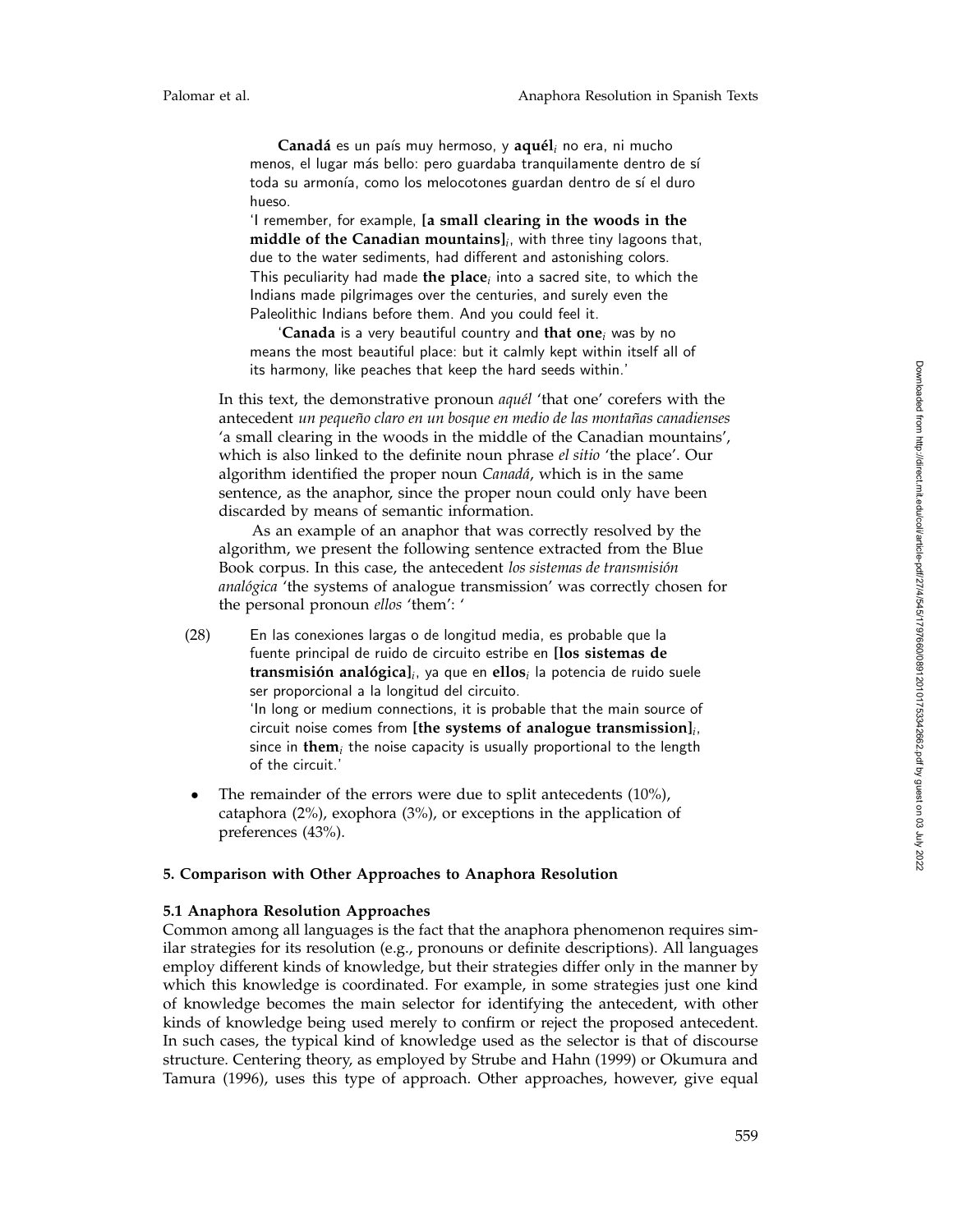importance to each kind of knowledge and generally distinguish between constraints and preferences (Baldwin 1997; Lappin and Leass 1994; Carbonell and Brown 1988). Whereas constraints tend to be absolute and therefore discard possible antecedents, preferences tend to be relative and require the use of additional criteria (e.g., the use of heuristics that are not always satisfied by all antecedents). Nakaiwa and Shirai (1996) use this sort of resolution model, which involves the use of semantic and pragmatic constraints, such as constraints based on modal expressions, or constraints based on verbal semantic attributes or conjunctions.

Our approach to anaphora resolution belongs in the latter category, since it combines different kinds of knowledge and no knowledge based on discourse structure is included. We choose to ignore discourse structure because obtaining this kind of knowledge requires not only an understanding of semantics but also knowledge about world affairs and the ability to almost perfectly parse any text under discussion (Azzam, Humphreys, and Gaizauskas 1998).

Still other approaches to anaphora resolution are based either on machine learning techniques (Connolly, Burger, and Day 1994; Yamamoto and Sumita 1998; Paul, Yamamato, and Sumita 1999) or on the principles of uncertainty reasoning (Mitkov 1995).

Computational processing of semantic and domain information is relatively expensive when compared with other kinds of knowledge. Consequently, current anaphora resolution methods rely mainly on constraint and preference heuristics, which employ morpho-syntactic information or shallow semantic analysis (see, for example, Mitkov [1998]). Such approaches have performed notably well. Lappin and Leass (1994) describe an algorithm for pronominal anaphora resolution that achieves a high rate of correct analyses (85%). Their approach, however, operates almost exclusively on syntactic information. More recently, Kennedy and Boguraev (1996) proposed an algorithm for anaphora resolution that is actually a modified and extended version of the one developed by Lappin and Leass (1994). It works from the output of a POS tagger and achieves an accuracy rate of 75%.

There are other approaches based on POS tagger outputs as well. For example, Mitkov and Stys (1997) propose a knowledge-poor approach to resolving pronouns in technical manuals in both English and Polish. The knowledge employed in these approaches is limited to a small noun phrase grammar, a list of terms, and a set of antecedent indicators (definiteness, term preference, lexical reiteration, etc.).

Still other approaches are based on statistical information, including the work of Dagan and Itai (1990, 1991) and Ge, Hale, and Charniak (1998), all of whom present a probabilistic model for pronoun resolution.

We have adopted their ideas and adapted their algorithms to partial parsing and to Spanish texts in order to compare our results with their approaches.

With reference to the differences between English and Spanish anaphora resolution, we have made the following observations:

- Syntactic parallelism has played a more important role in English texts than in Spanish texts, since Spanish sentence structure is more flexible than English sentence structure. Spanish is a free-word-order language and has different syntactic conditions, which increases the difficulty of resolving Spanish pronouns (hence, the greater accuracy rate for English texts).
- A greater number of possible antecedents was observed for Spanish pronouns than for English pronouns, due mainly to the greater average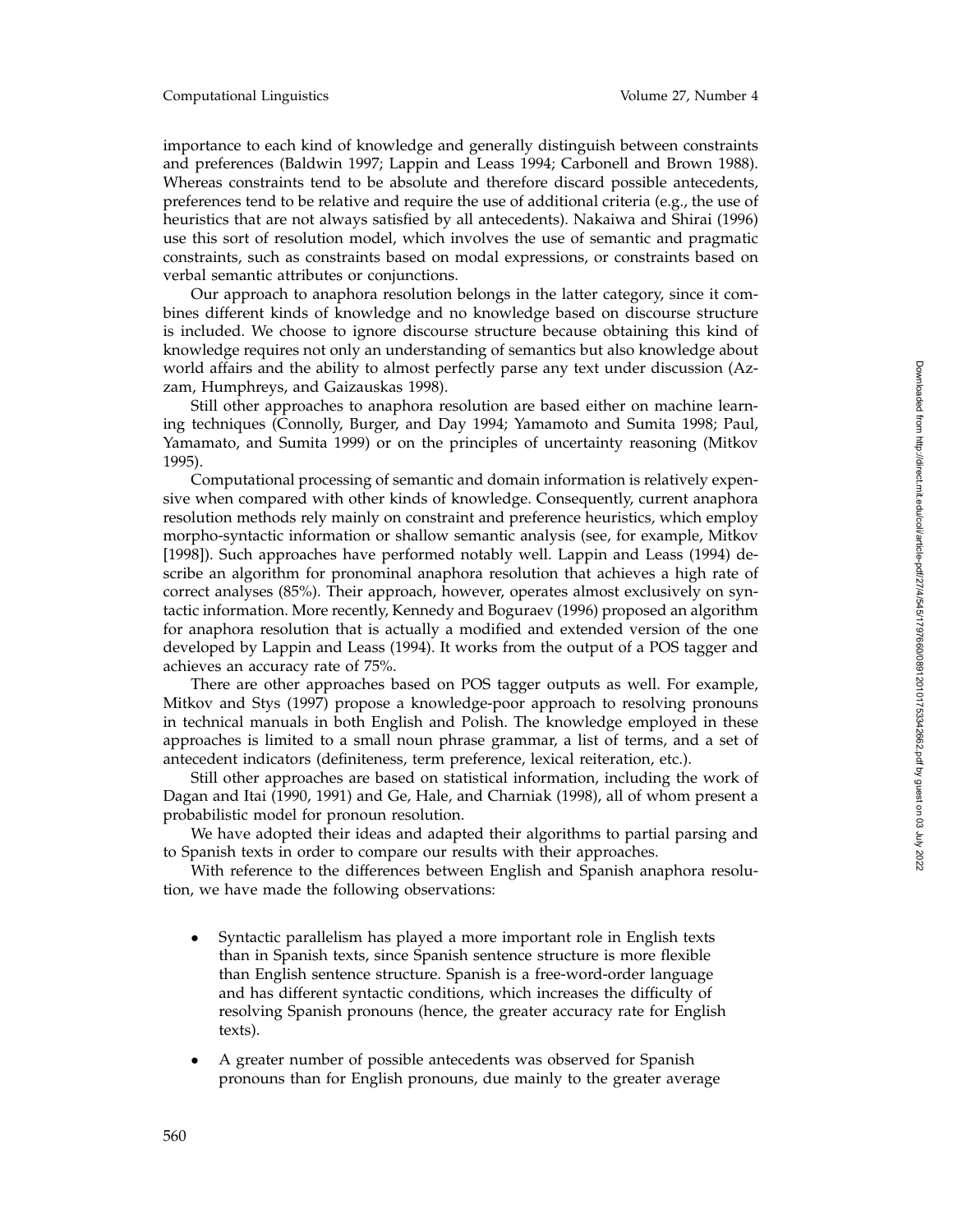length of Spanish sentences (which also makes the resolution of Spanish pronouns more difficult).

• Spanish pronouns usually bear more morphological information. One result is that this constraint tends to discard more candidates in Spanish than in English.

For comparison purposes, we implemented the following approaches on the same Spanish texts that were tested and described in Section 4.1.

#### **5.2 Hobbs's Algorithm**

Hobbs's algorithm (Hobbs 1978) is applied to the surface parse trees of sentences in a text. A surface parse tree represents the grammatical structure of a sentence. By reading the leaves of the parse tree from left to right, the original English sentence is formed. The algorithm parses the tree in a predefined order and searches for a noun phrase of the correct gender and number. Hobbs tested his algorithm for the pronouns *he, she, it*, and *they*, using 100 examples taken from three different sources. Although the algorithm is very simple, it was successful 81.8% of the time.

We implemented a version of Hobbs's algorithm for slot unification grammar for Spanish texts. Since full parsing was not done, our specifications for the algorithm were adjusted, as follows:

- NPs were tested from left to right, as they were parsed in the sentence.
- Afterward, the NPs that were included in an NP (breadth-first) were tested.
- This test was interrupted when an NP agreed in gender and number with the anaphor.

The problems we encountered in implementing Hobbs's algorithm are similar to those found in implementing other approaches: the adaptation to partial parsing, and the inherent difficulty of the Spanish language (i.e., its free-word-order characteristics).

The results of our test of this version of Hobbs's algorithm on the test corpus appear in Table 4.

# **5.3 Approaches Based on Constraints and Proximity Preference**

Our approach has also been compared with the typical baseline approach consisting of constraints and proximity preference; that is, the antecedent that appears closest to the anaphor is chosen from among those that satisfy the constraints. For this comparison, the same constraints that were used previously (i.e., morphological agreement and syntactic conditions) were applied here. Then the antecedent at the head of the list of antecedents was proposed as the solution of the anaphor. These results are also listed in Table 4. As can be seen from the table, success rates were lower than those obtained through the joint application of all the preferences.

# **5.4 Lappin and Leass's Algorithm**

An algorithm for identifying the noun phrase antecedents of third person pronouns and lexical anaphors (reflexive and reciprocal) is presented in Lappin and Leass (1994); this algorithm has exhibited a high rate (85%) of correct analyses in English texts. It relies on measures of salience that are derived from syntactic structures and on simple dynamic models of attentional state to select the antecedent noun phrase of a pronoun from a list of candidates.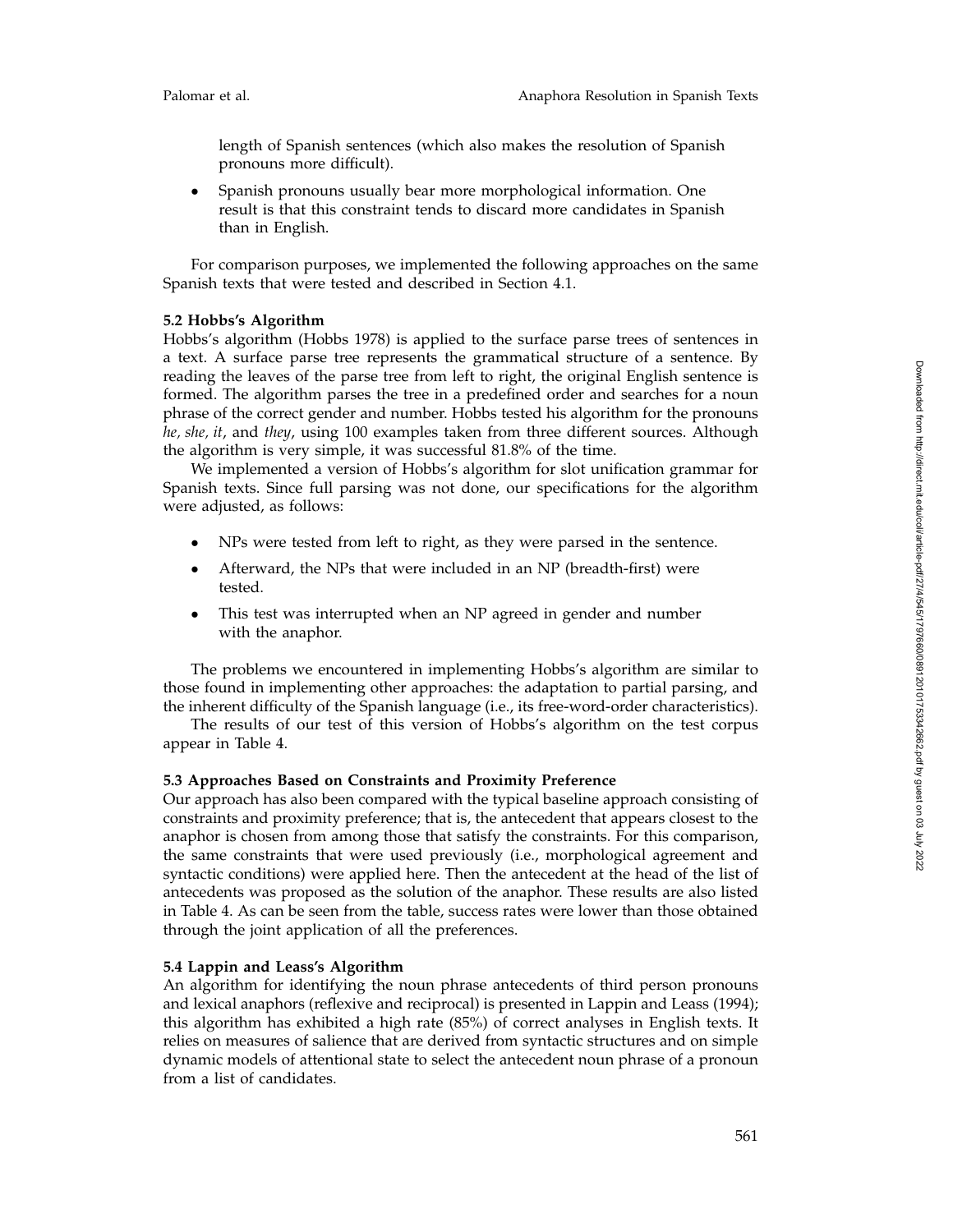We have implemented a version of Lappin and Leass's algorithm for Spanish texts. The original formulation of the algorithm proposes a syntactic filter on NP-pronoun coreference. This filter consists of six conditions for NP-pronoun noncoreference within any sentence (Lappin and Leass 1994, page 537). In applying this algorithm to Spanish texts, we changed these conditions so as to capture the appropriate context. As mentioned previously, our algorithm does not have access to full syntactic knowledge. Accordingly, we employed partial parsing over the text in our application of Lappin and Leass's algorithm. The salience parameters were weighted (weight appears in parentheses) and applied in the following way:

- **Sentence recency (100)**: Applied when the NP appeared in the same sentence as the anaphor.
- **Subject emphasis (80)**: Applied when the NP was located before the verb of the clause in which it appeared. This heuristic was necessary because of our algorithm's lack of syntactic knowledge. It should be noted, however, that since Spanish is a nearly free-word-order language and the exchange of subject and object positions within Spanish sentences is common, the heuristic is often invalid. For example, the two Spanish sentences *Pedro compró un regalo* 'Pedro bought a present' and *Un regalo compr´o Pedro* 'A present bought Pedro' are equivalent to one another and to the English sentence *Pedro bought a present* .
- **Existential emphasis (70)**: In this instance, we applied the parameter in the same way as Lappin and Leass, since the entire NP was fully parsed, which allowed us to tell when it was a definite or an indefinite NP.
- **Accusative emphasis (50)**: Applied when the NP appeared after the verb of the clause in which it appeared and the NP did not appear inside another NP or PP. For example, in the sentence *Pedro encontró el libro de Juana* 'Pedro found Juana's book', a value was assigned to *el libro de Juana* 'Juana's book' but not to *Juana*. Once again, it should be noted that this heuristic was necessary because of our algorithm's lack of syntactic knowledge.
- **Indirect object and oblique complement emphasis (40)**: Applied when the NP appeared in a PP with the Spanish preposition *a* 'to', which usually preceded the indirect object of its sentence.
- **Head noun emphasis (80)**: Applied when the NP was not contained in another NP.
- **Nonadverbial emphasis (50)**: Applied when the NP was not contained in an adverbial PP. In this case, its application depended on the kind of preposition in which the NP was included.
- **Parallelism reward (35):** Applied when the NP occupied the same position as the anaphor with reference to the verb of the sentence (before or after the verb).

Finally, we followed Lappin and Leass in assigning the additional salience value to NPs in the current sentence and in degrading the salience of NPs in preceding sentences.

Our results exhibited some similarities with Lappin and Leass's experiments. For example, anaphora was strongly preferred over cataphora, and both approaches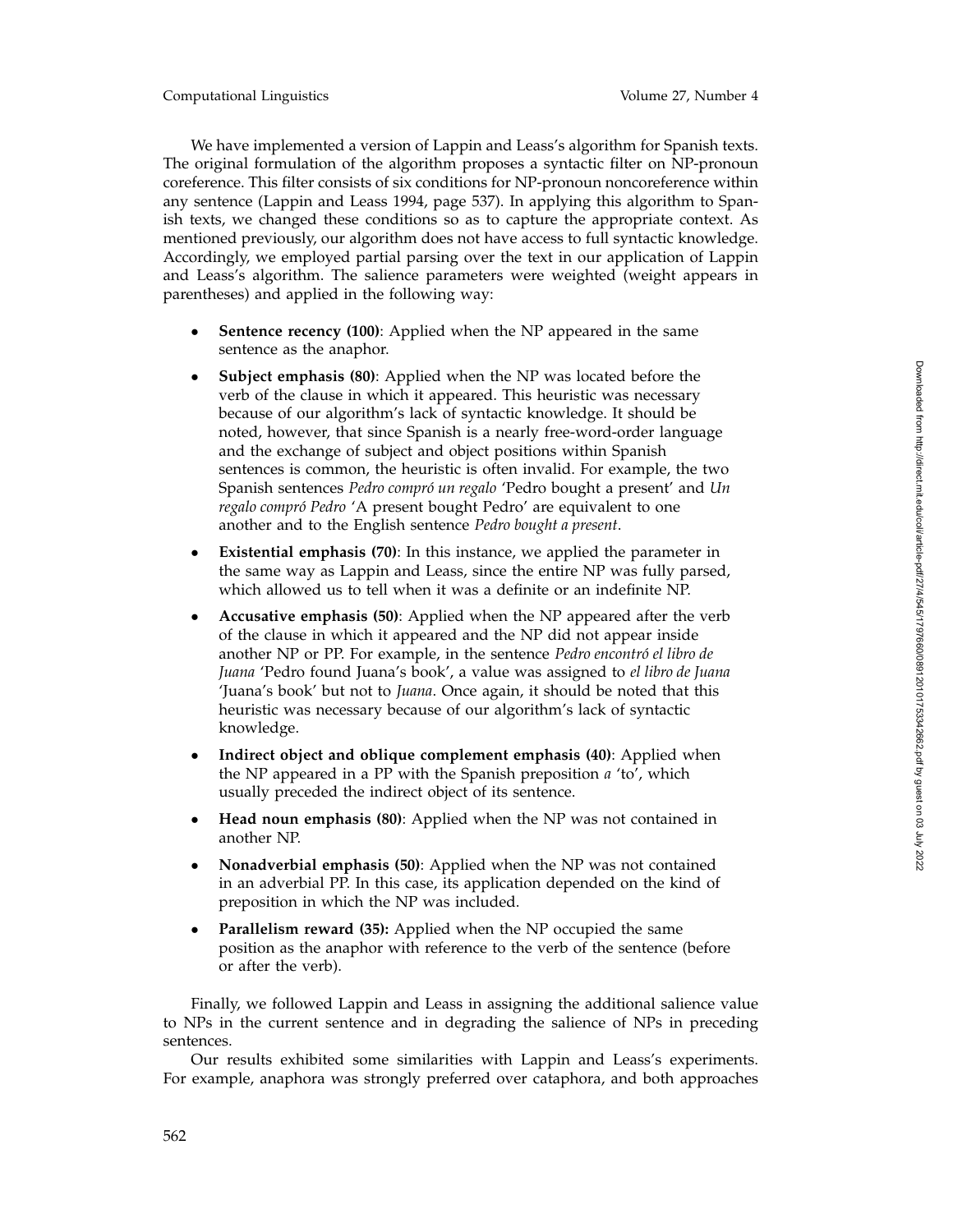preferred intrasentential NPs to intersentential ones. These results can be seen in Table 4.

#### **5.5 Centering Approach**

The centering model proposed by Grosz, Joshi, and Weinstein (1983, 1995) provides a framework for modeling the local coherence of discourse. The model has two constructs, a list of forward-looking centers and a backward-looking center, that can be assigned to each utterance  $U_i$ . The list of forward-looking centers  $C_f(U_i)$  ranks discourse entities within the utterance  $U_i$ . The backward-looking center  $C_b(U_{i+1})$  constitutes the most highly ranked element of  $C_f(U_i)$  that is finally realized in the next utterance  $U_{i+1}$ . In this way, the ranking imposed over  $C_f(U_i)$  must reflect the fact that the preferred center  $C_p(U_i)$  (i.e., the most highly ranked element of  $C_f(U_i)$ ) is most likely to be  $C_b(U_{i+1})$ .

The ranking criteria used by Grosz, Joshi, and Weinstein (1995) order items in the *Cf* list using grammatical roles. Thus, entities with a subject role are preferred to entities with an object role, and objects are preferred to others (adjuncts, etc.).

Grosz, Joshi, and Weinstein (1995) state that if any element of  $C_f(U_i)$  is realized by a pronoun in  $U_{i+1}$ , then  $C_b(U_{i+1})$  must also be realized by a pronoun.

Brennan, Friedman, and Pollard (1987) applied the centering model to pronoun resolution. They based their algorithm on the fact that centering transition relations will hold across adjacent utterances.

Moreover, one crucial point in centering is the ranking of the forward-looking centers. Grosz, Joshi, and Weinstein (1995) state that *Cf* may be ordered using different factors, but they only use information about grammatical roles. However, both Strube (1998) and Strube and Hahn (1999) point out that it is difficult to define grammatical roles in free-word-order languages like German or Spanish. For languages like these, they propose other ranking criteria dependent upon the information status of discourse entities. They claim that information about familiarity is crucial for the ranking of discourse entities, at least in free-word-order languages.

According to Strube's ranking criteria, two different sets of expressions, *hearerold* discourse entities (OLD) and *hearer-new* discourse entities (NEW), can be distinguished. OLD discourse entities consist of *evoked* entities—coreferring resolved expressions (pronominal and nominal anaphora, previously mentioned proper names, relative pronouns, appositives)—and *unused* entities (proper names and titles). The remaining entities are assigned to the NEW set. The basic ranking criteria for pronominal anaphora resolution prefer OLD entities over NEW entities.<sup>8</sup>

Strube (1998) thus proposes the following adaptation to the centering model:

- The  $C_f$  list is replaced by the list of salient discourse entities (S-list) containing discourse entities that are realized in the current and previous utterance.
- The elements of the S-list are ranked according to the basic ranking criteria and position information:

If  $x \in$  OLD and  $y \in$  NEW, then  $x$  precedes  $y$ . If  $x, y \in$  OLD or  $x, y \in$  NEW,

<sup>8</sup> To resolve functional anaphora, a third set, MED, which includes inferable information, must be added between the OLD and the NEW sets. However, this set is not needed to resolve pronominal anaphora (Strube and Hahn 1999).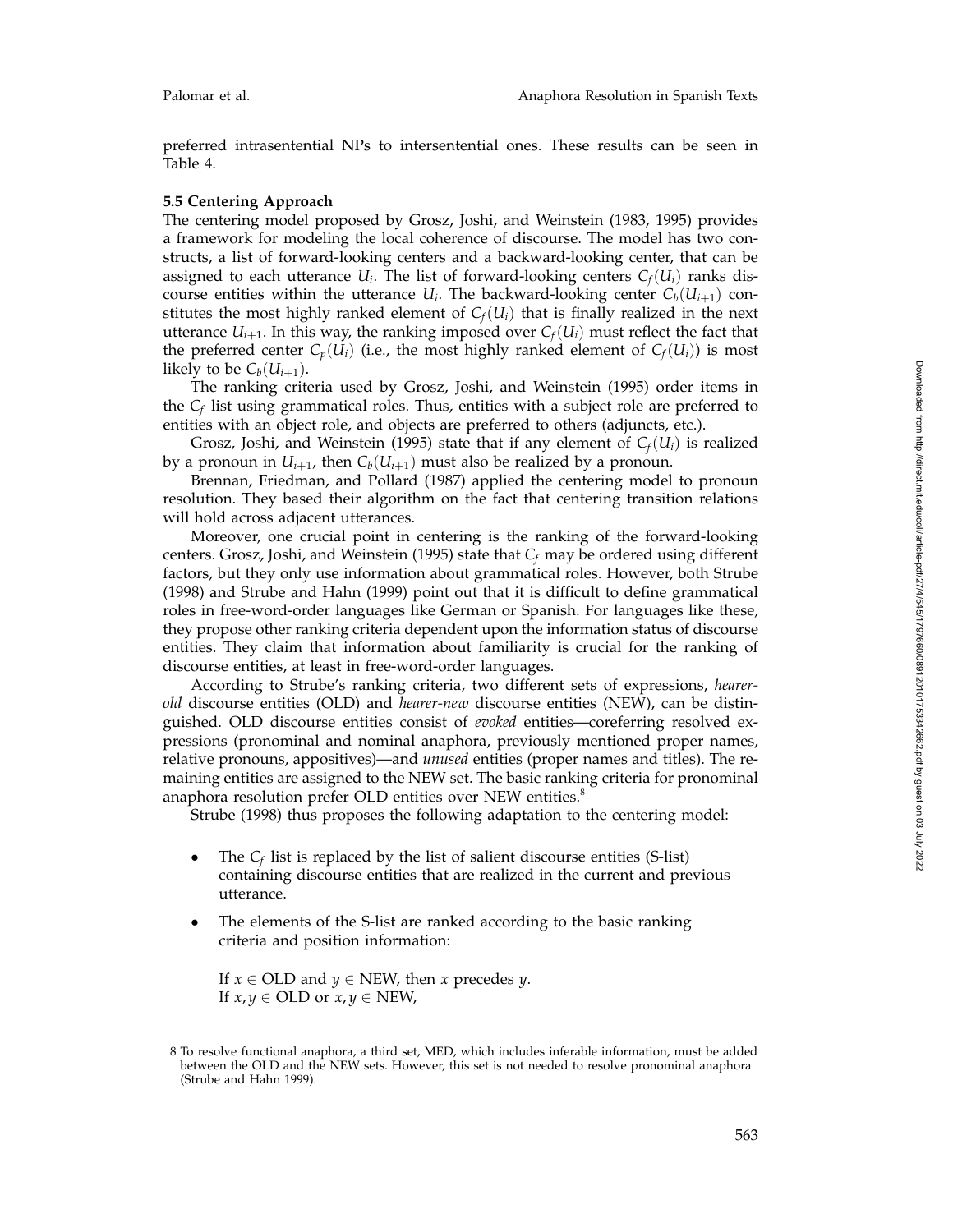**Table 4**

| Comparative results of blind test. |       |         |        |        |                |             |                 |              |
|------------------------------------|-------|---------|--------|--------|----------------|-------------|-----------------|--------------|
|                                    | Total | $CPP_R$ | $RP_R$ | $OP_R$ | $PP_R$ in $PP$ | $DP_R$ inPP | $PP_R$ not $PP$ | $DP_R$ notPP |
| Num. of<br>pronoun<br>occurrences  | 1,677 | 228     | 80     | 1,099  | 107            | 20          | 94              | 49           |
| Hobbs's<br>algorithm               | 62.7% | 61%     | 85%    | 62%    | 62%            | 50%         | 66%             | 52%          |
| Lappin $&$<br>Leass's<br>algorithm | 67.4% | 66%     | 86%    | 67%    | 65%            | 60%         | 67%             | 60%          |
| Proximity                          | 52.9% | 55%     | 86%    | 47%    | 65%            | 85%         | 61%             | 65%          |
| Centering<br>approach              | 62.6% | 60%     | 85%    | 62%    | 61%            | 60%         | 62%             | 58%          |
| Our<br>algorithm                   | 76.8% | 71%     | 92%    | 79%    | 65%            | 85%         | 68%             | 69%          |

then if *utterance*( $y$ ) precedes *utterance*( $x$ ), then  $x$  precedes  $y$ , if *utterance*(*y*) = *utterance*(*x*) and  $pos(x) < pos(y)$ , then *x* precedes *y*.

• Since there is not a clear definition of what an utterance is, the following criteria are assumed: tensed clauses are defined as utterances on their own and untensed clauses are processed with the main clause in order to constitute only one utterance.

Incorporating these adaptations, Strube (1998) then proposes the following algorithm:

- 1. If a referring expression is encountered,
	- (a) if it is a pronoun, test the elements of the S-list in order until the test succeeds;
	- (b) update the S-list using information about this referring expression.
- 2. If the analysis of utterance *U* is finished, remove all discourse entities from the S-list that are not realized in *U*.

The evaluation of this algorithm was performed in Strube (1998) and obtained a precision of 85.4% for English, improving upon the results of the centering algorithm by Brennan, Friedman, and Pollard (1987), which achieved only 72.9% precision when it was applied to the same corpus.

Consequently, in adapting the centering model to Spanish anaphora resolution, we followed Strube's indications. The success rate of the algorithm was not satisfactory, as can be seen in Table 4.

## **6. Conclusions**

In this paper, we have presented an algorithm for identifying noun phrase antecedents of third person personal pronouns, demonstrative pronouns, reflexive pronouns, and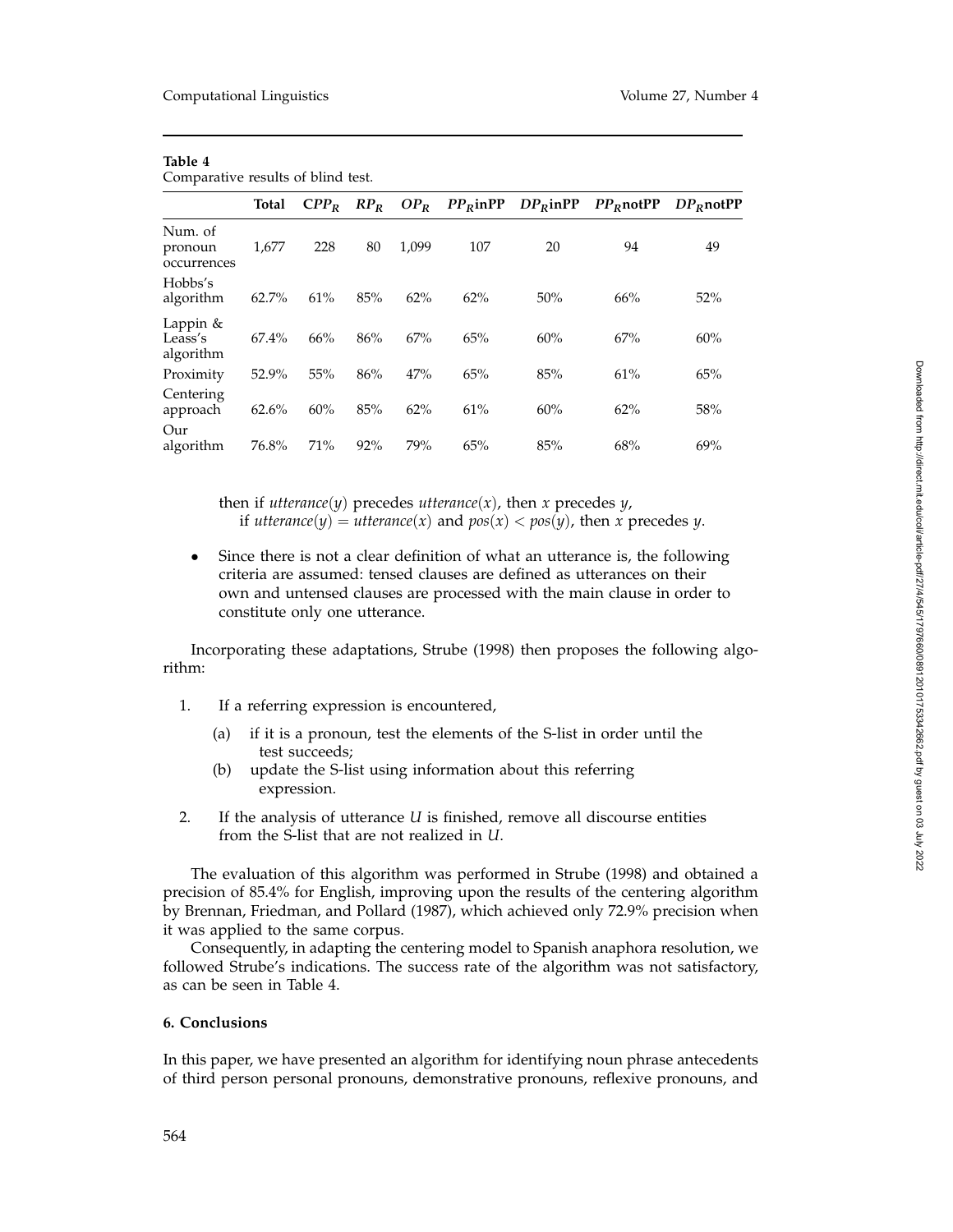omitted pronouns in Spanish. The algorithm is applied to the syntactic structure generated by the slot unification parser—see Ferrández, Palomar, and Moreno (1998a, 1998b, 1999)—and coordinates different kinds of knowledge (lexical, morphological, and syntactic) by distinguishing between constraints and preferences.

The main contribution of this paper is the introduction of an algorithm for anaphora resolution for Spanish. In our work, we have undertaken an exhaustive study of the importance of each kind of knowledge in anaphora resolution for Spanish. Moreover, we have developed a definition of syntactic conditions of NP-pronoun noncoreference in Spanish with partial parsing. We have also adapted our anaphora resolution algorithm to the problem of partial syntactic knowledge, that is to say, when partial parsing of the text is accomplished.

For unrestricted texts, our approach is somewhat less accurate, since semantic information is not taken into account. For such texts, we are dealing with the output of a POS tagger, which does not provide this sort of knowledge. In order to test our approach with texts of different genres by different authors, we have worked with two different Spanish corpora, literary texts (the Lexesp corpus) and technical texts (the Blue Book), containing a total of 1,677 pronoun occurrences.

The algorithm successfully identified the antecedent of the pronoun for 76.8% of these pronoun occurrences. Other algorithms usually work with different kinds of knowledge, different texts, and different languages. In order to make a more valid comparison of our algorithm with others, we adapted the other algorithms so that they would operate using only partial-parsing knowledge. In this evaluation, our algorithm has always obtained better results.

Moreover, based on the results on our study of the importance of each kind of knowledge, we can emphasize that constraints are very important for resolving anaphora successfully, since they considerably reduce the number of possible candidates.

In future studies, we will attempt to evaluate the importance of semantic information in unrestricted texts for anaphora resolution in Spanish texts (Saiz-Noeda, Suárez, and Peral 1999). This information will be obtained from a lexical tool (e.g., Spanish WordNet), which can be automatically consulted (since the tagger does not provide this information).

#### **Acknowledgments**

The authors wish to thank Ferran Pla, Natividad Prieto, and Antonio Molina for contributing their tagger (Pla 2000); and Richard Evans, Mikel Forcada, and Rafael Carrasco for their helpful revisions of the ideas presented in this paper. We are also grateful to several anonymous reviewers of *Computational Linguistics* for helpful comments on earlier drafts of this paper. Our work has been supported by the Spanish government (CICYT) with Grant TIC97-0671-C02-01/02.

#### **References**

Azzam, Saliha, Kevin Humphreys, and Robert Gaizauskas. 1998. Evaluating a focus-based approach to anaphora resolution. In *Proceedings of the 36th Annual Meeting of the Association for Computational*

*Linguistics and 17th International Conference on Computational Linguistics*

*(COLING-ACL'98)*, pages 74–78, Montreal (Canada).

- Baldwin, Breck. 1997. CogNIAC: High precision coreference with limited knowledge and linguistic resources. In *Proceedings of the ACL/EACL Workshop on Operational Factors in Practical, Robust Anaphora Resolution for Unrestricted Texts* , pages 38–45, Madrid (Spain).
- Brennan, Susan E., Marilyn W. Friedman, and Carl J. Pollard. 1987. A centering approach to pronouns. In *Proceedings of the 25th Annual Meeting of the Association for Computational Linguistics (ACL'87)*, pages 155–162, Stanford, CA (USA).
- Carbonell, Jaime G. and Ralf D. Brown. 1988. Anaphora resolution: A multi-strategy approach. In *Proceedings of the 12th International Conference on*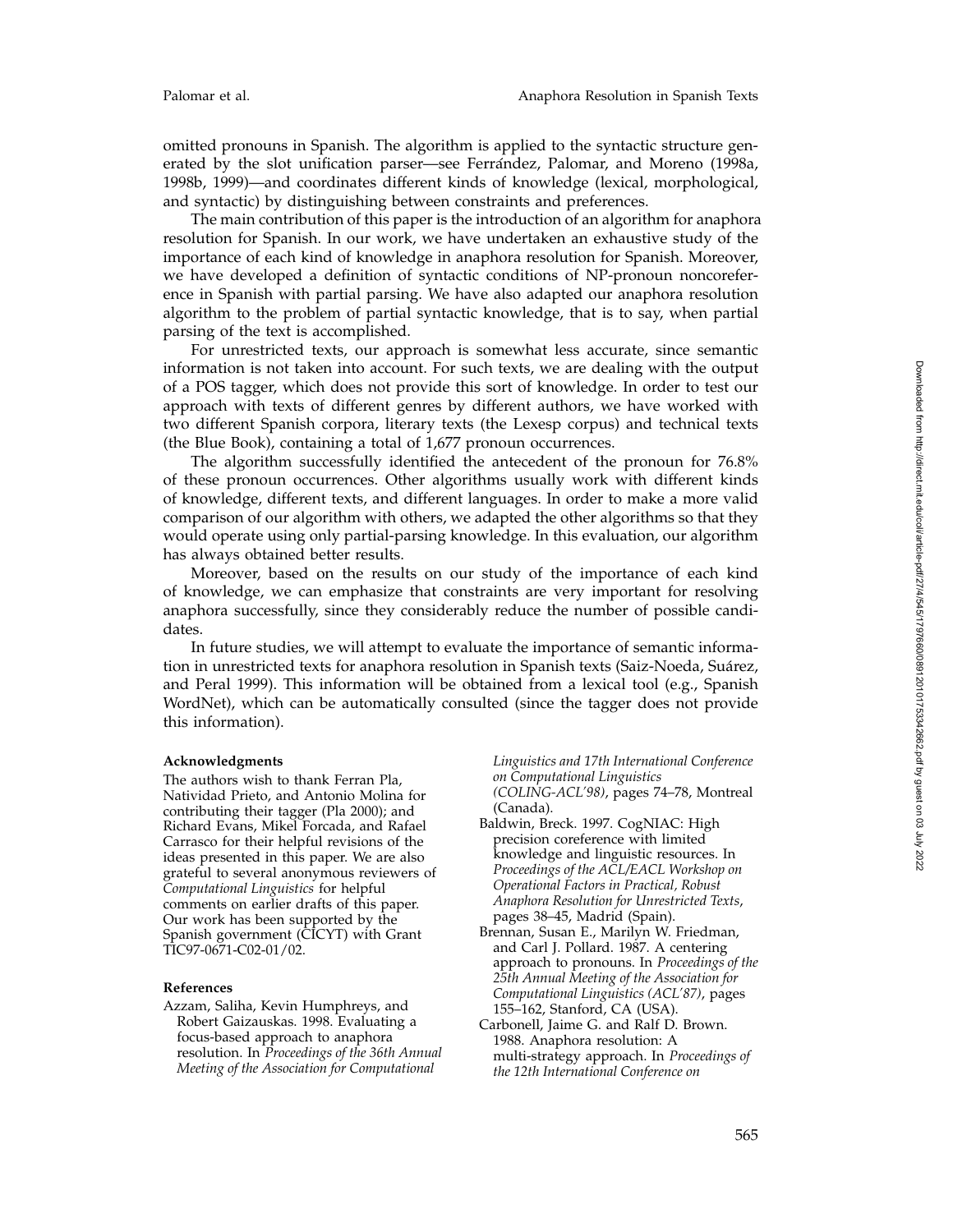*Computational Linguistics (COLING'88)* ,

pages 96–101, Budapest (Hungary). Carletta, Jean, Amy Isard, Stephen Isard, Jacqueline C. Kowtko, Gwyneth

- Doherty-Sneddon, and Anne H. Anderson. 1997. The reliability of a dialogue structure coding scheme. *Computational Linguistics*, 23(1):13–32. Connolly, Dennis, John D. Burger, and
- David S. Day. 1994. A machine learning approach to anaphoric reference. In *Proceedings of the International Conference on New Methods in Language Processing (NEMLAP'94)*, pages 255–261, Manchester (UK).
- Dagan, Ido and Alon Itai. 1990. Automatic processing of large corpora for the resolution of anaphora references. In *Proceedings of the 13th International Conference on Computational Linguistics (COLING'90)*, pages 330–332, Helsinki (Finland).
- Dagan, Ido and Alon Itai. 1991. A statistical filter for resolving pronoun references. In Yishai A. Feldman and Alfred Bruckstein, editors, *Artificial Intelligence and Computer Vision*. Elsevier Science Publishers B. V. (North-Holland), Amsterdam, pages 125–135.
- Ferrández, Antonio, Manuel Palomar, and Lidia Moreno. 1998a. A computational approach to pronominal anaphora, one-anaphora and surface count anaphora. In *Proceedings of the Second Colloquium on Discourse Anaphora and Anaphora Resolution (DAARC'98)*, pages 117–128, Lancaster (UK).
- Ferrández, Antonio, Manuel Palomar, and Lidia Moreno. 1998b. Anaphora resolution in unrestricted texts with partial parsing. In *Proceedings of the 36th Annual Meeting of the Association for Computational Linguistics and 17th International Conference on Computational Linguistics (COLING-ACL'98)*, pages 385–391, Montreal (Canada).
- Ferrández, Antonio, Manuel Palomar, and Lidia Moreno. 1999. An empirical approach to Spanish anaphora resolution. *Machine Translation*, 14(3/4):191–216.
- Ferrández, Antonio and Jesús Peral. 2000. A computational approach to zero-pronouns in Spanish. In *Proceedings of the 38th Annual Meeting of the Association for Computational Linguistics (ACL'00)*, pages 166–172, Hong Kong (China).
- Ge, Niyu, John Hale, and Eugene Charniak. 1998. A statistical approach to anaphora resolution. In *Proceedings of the Sixth Workshop on Very Large Corpora*, pages 161–170, Montreal (Canada).
- Grosz, Barbara, Aravind Joshi, and Scott Weinstein. 1983. Providing a unified account of definite noun phrases in discourse. In *Proceedings of the 21st Annual Meeting of the Association for Computational Linguistics (ACL'83)*, pages 44–50, Cambridge, MA (USA).
- Grosz, Barbara, Aravind Joshi, and Scott Weinstein. 1995. Centering: A framework for modeling the local coherence of discourse. *Computational Linguistics* , 21(2):203–225.
- Hobbs, Jerry R. 1978. Resolving pronoun references. *Lingua*, 44:311–338.
- Kennedy, Christopher and Branimir Boguraev. 1996. Anaphora for everyone: Pronominal anaphora resolution without a parser. In *Proceedings of the 16th International Conference on Computational Linguistics (COLING'96)*, pages 113–118, Copenhagen (Denmark).
- Lappin, Shalom and Herbert Leass. 1994. An algorithm for pronominal anaphora resolution. *Computational Linguistics* , 20(4):535–561.
- Mathews, Peter H. 1997. *The Concise Oxford Dictionary of Linguistics*. Oxford University Press, Oxford (UK).
- Mitkov, Ruslan. 1995. An uncertainty reasoning approach to anaphora resolution. In *Proceedings of the Natural Language Pacific Rim Symposium (NLPRS '95)*, pages 149–154, Seoul (Korea).
- Mitkov, Ruslan. 1998. Robust pronoun resolution with limited knowledge. In *Proceedings of the 36th Annual Meeting of the Association for Computational Linguistics and 17th International Conference on Computational Linguistics (COLING-ACL'98)*, pages 869–875, Montreal (Canada).
- Mitkov, Ruslan and Malgorzata Stys. 1997. Robust reference resolution with limited knowledge: High precision genre-specific approach for English and Polish. In *Proceedings of the International Conference on Recent Advances in Natural Language Processing (RANLP'97)*, pages 74–81, Tzigov Chark (Bulgaria).
- Nakaiwa, Hiromi and Satoshi Shirai. 1996. Anaphora resolution of Japanese zero pronouns with deictic reference. In *Proceedings of the 16th International Conference on Computational Linguistics (COLING'96)*, pages 812–817, Copenhagen (Denmark).
- Okumura, Manabu and Kouji Tamura. 1996. Zero pronoun resolution in Japanese discourse based on centering theory. In *Proceedings of the 16th International Conference on Computational Linguistics*